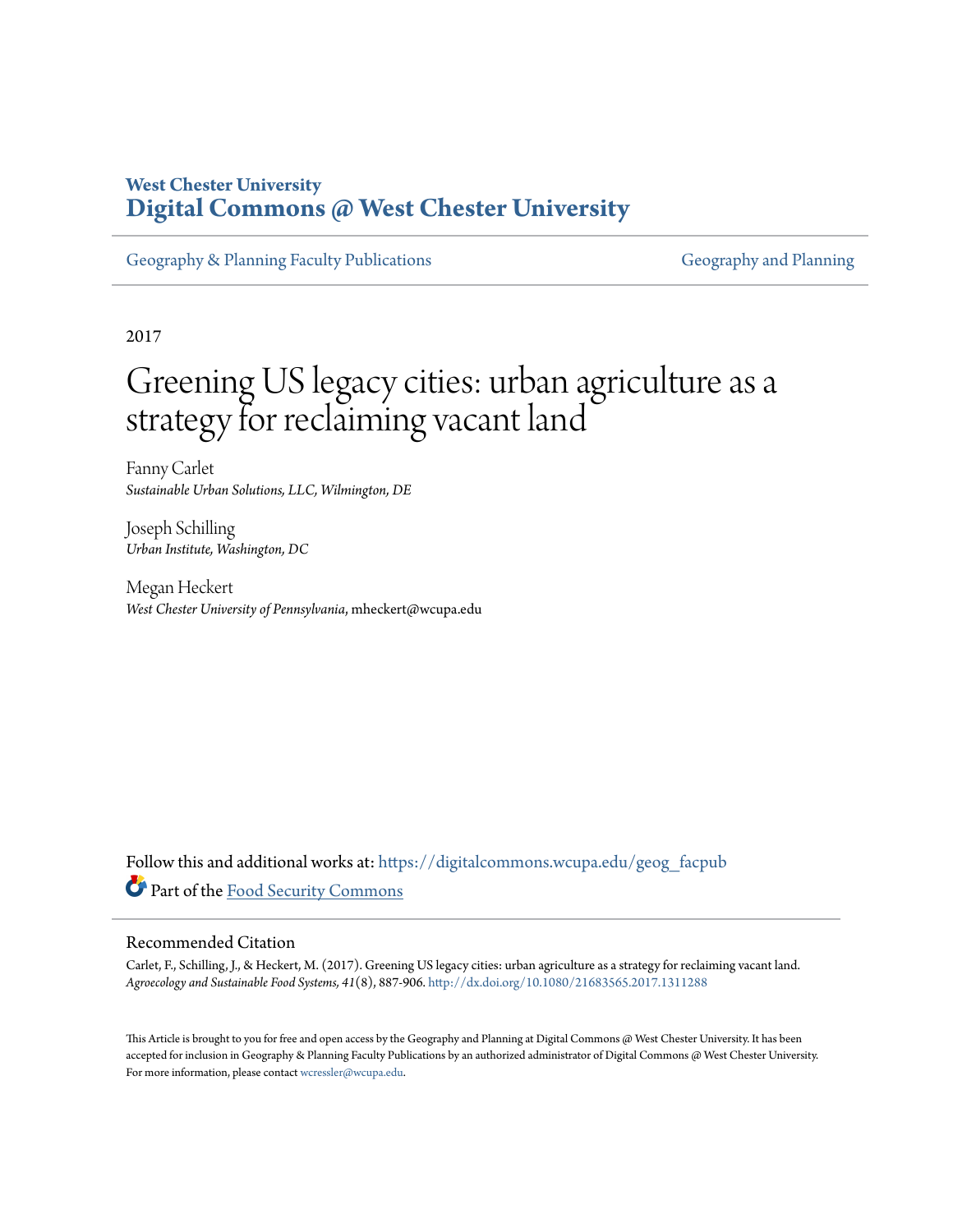# **GREENING US LEGACY CITIES—URBAN AGRICULTURE AS A STRATEGY FOR RECLAIMING VACANT LAND**

#### **By Fanny Carlet, Joseph Schilling, and Megan Heckert**

**Abstract.** Repurposing vacant land for food production is expanding as a response to urban blight, food insecurity and food deserts. As municipalities integrate urban agriculture in their sustainability plans and zoning regulations, scholars are beginning to take a broader look at the benefits from this and other types of greening strategies. This article investigates current state of research and practice of urban agriculture as an emerging strategy for regenerating shrinking cities. It highlights key findings while offering observations on how public officials and practitioners can leverage this research to enhance urban agriculture as a treatment for vacant land.

#### **1. Introduction**

Interest in urban greening and productive landscapes has emerged worldwide as a strategy to address long-term social and economic challenges from large inventories of abandoned properties often found in older industrial "legacy cities." These so-called legacy cities have experienced significant job loss and population decline over the past few decades, and have had a difficult time bouncing back (The American Assembly 2011, Mallach and Brachman 2013). High rates of vacancy created a series of problems including reduced tax base, reduced property values for remaining homes and increased crime, as well as giving the general appearance of neglect and disuse. In several older industrial cities such as Philadelphia, PA,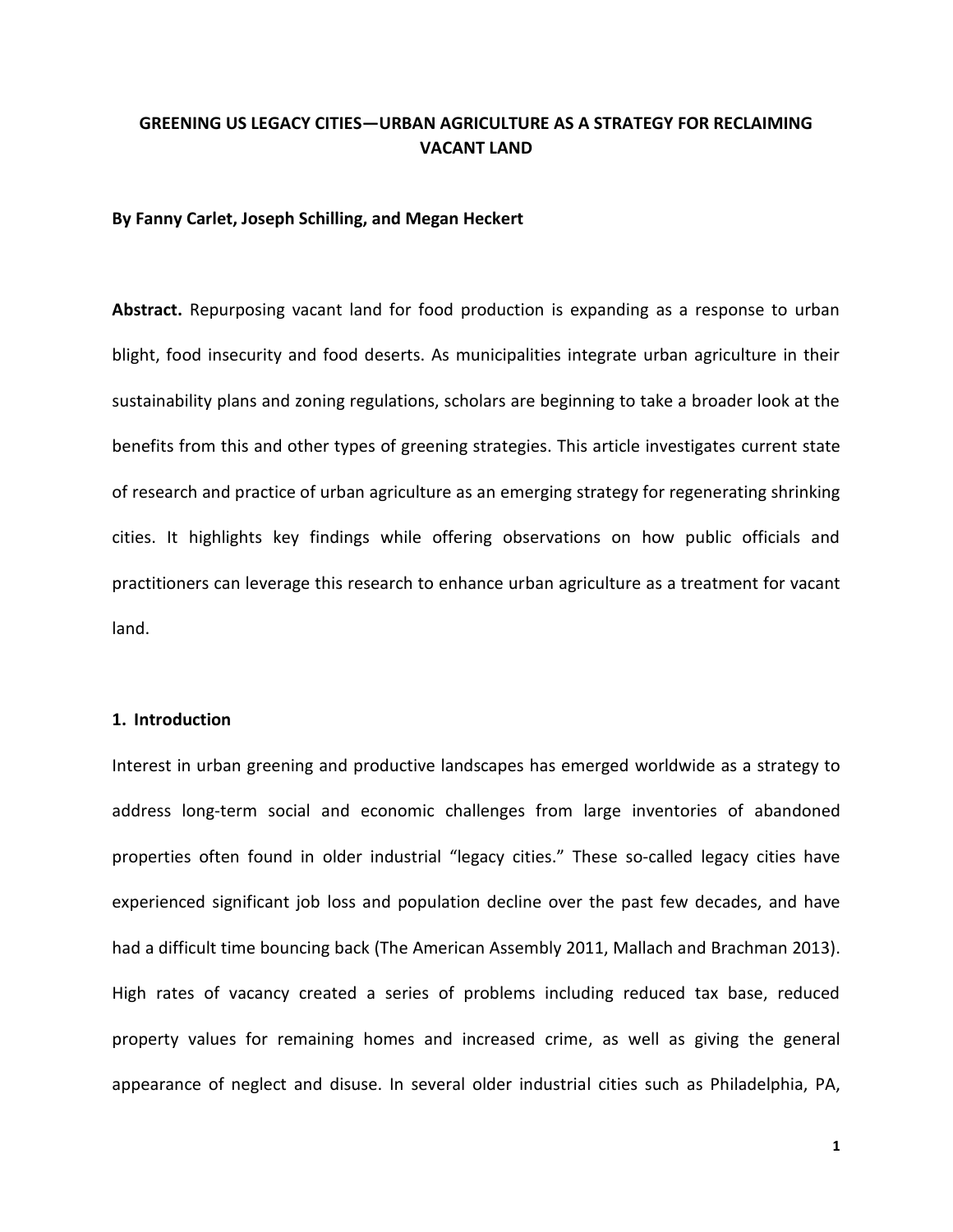Cleveland, OH, and Detroit, MI, communities are creating networks of gardens and urban farms, pocket parks, and implementing other green initiatives on vacant lots as a means of addressing their blighting influence (Schilling and Hodgson 2013). The wide array of greening program types and policies has been a great resource for researchers as it provides a lot of subjects to study, but, at the same time, makes it quite hard to generalize from any single study. Building on the early studies investigating how basic green interventions increase property value, researchers have renewed their investigation of urban greening programs, attempting to explore socio-economic and policy impacts of such initiatives. Current research on urban sustainability examines environmental, public health, and socio-economic benefits of urban greening strategies, such as maintenance and expansion of green space and healthy tree canopies, use of green infrastructure to address stormwater mandates, and the resurging urban agriculture movement (Rubin 2008). Urban agriculture projects reclaim vacant properties into urban multifunctional and sustainable spaces, provide an opportunity for urban dwellers to reconnect with food production, improve food access and promote sense of community through gardening. Post-industrial urban landscapes, however, pose a challenge when planning for environmental, economic, and social sustainability. Research and education is needed to support effective revitalization and regeneration programs in legacy cities, especially when they involve food, energy, and water resources (Herrmann et al. 2016).

This paper starts with a brief historical perspective and explanation of the interrelationship of urban greening, urban gardening and urban agriculture movements with a special review of the contemporary literature on urban agriculture as it applies to land use planning in the United States. Using a framework of sustainability, we investigate the role of urban food production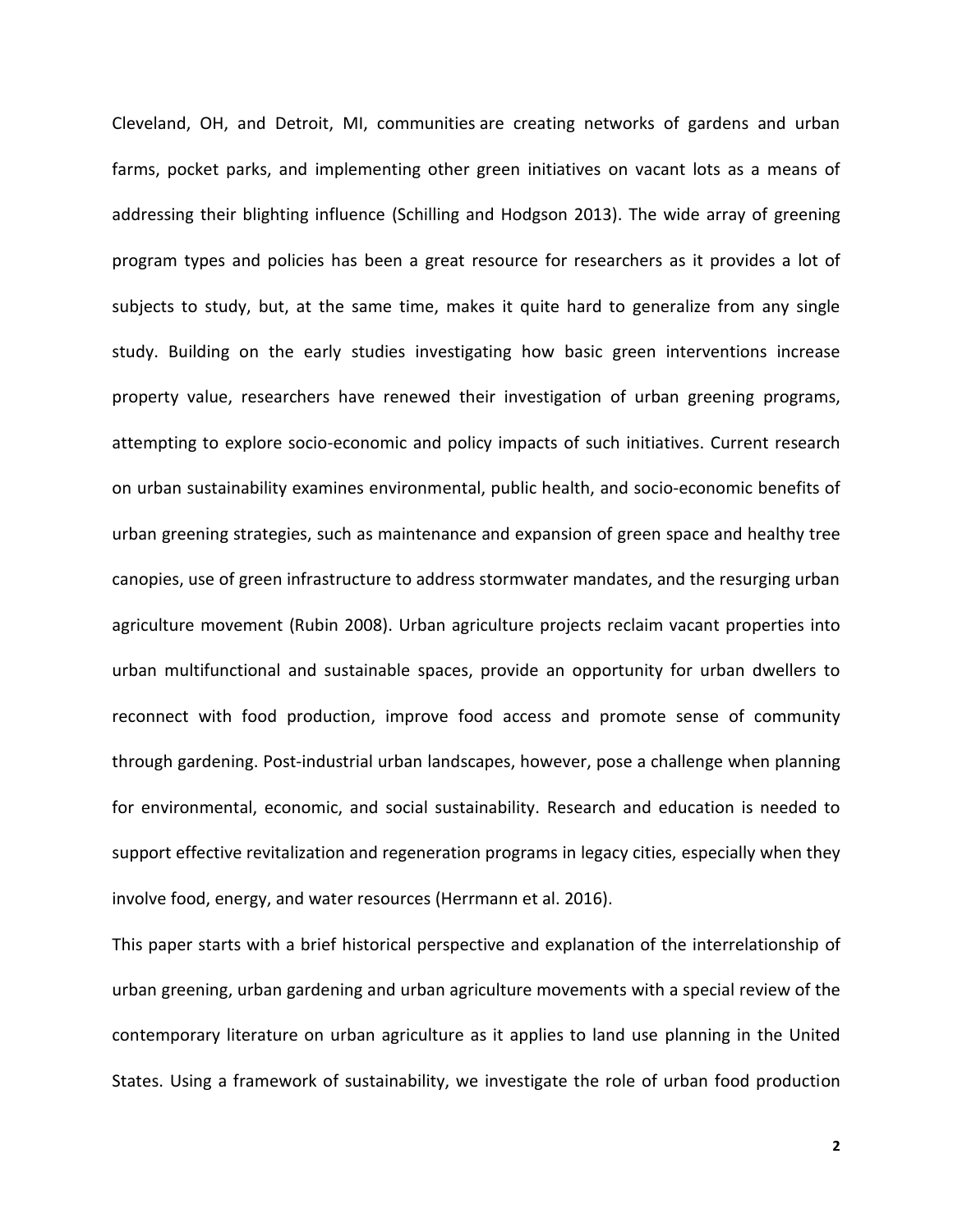and highlight major benefits and limitations. Barriers and constraints to urban agriculture are discussed, followed by research opportunities and approaches that might be used to address them. Summarizing key findings and observations on urban agriculture and greening programs in legacy cities, and offering suggestions for further research in the field, this work has implications for urban planners, landscape designers, and extension agents, as opportunities to integrate urban agriculture into the fabric of our cities expand.

## **2. Legacy Cities**

 $\overline{\phantom{a}}$ 

Urban shrinkage and potential regeneration strategies to address the issue have become a focus of intense debate and scrutiny over the past decade (Hollander 2011, Pallagst et al. 2009, Schilling and Logan 2008, Herrmann et al. 2016). Over the past ten years, research and practice networks<sup>1</sup> have developed a robust body of comparative work which examines the experiences of shrinking cities/legacy cities in the US, Europe, Australia through academic networks (Shrinking Cities Research International Network) and professional exchanges. Definitions of urban shrinkage in the United States have mostly taken into account the consistence and longterm persistence of population decline affecting urban cores and deindustrialized regions (Pallagst et al. 2009). In the US, the term shrinking cities did not get much support from policymakers and even academics, so in 2011 the American Assembly at Columbia University convened close to 100 experts, scholars, policymakers and practitioners to examine the

<sup>&</sup>lt;sup>1</sup> The Shrinking Cities International Research Network (SCiRN<sup>TM</sup>) is a research consortium of 30 scholars and experts from 14 different countries pursuing research on shrinking cities in a global context. https://www.ru.unikl.de/en/ips/research/networks-and-cooperations/shrinking-cities-international-research-network-scirn/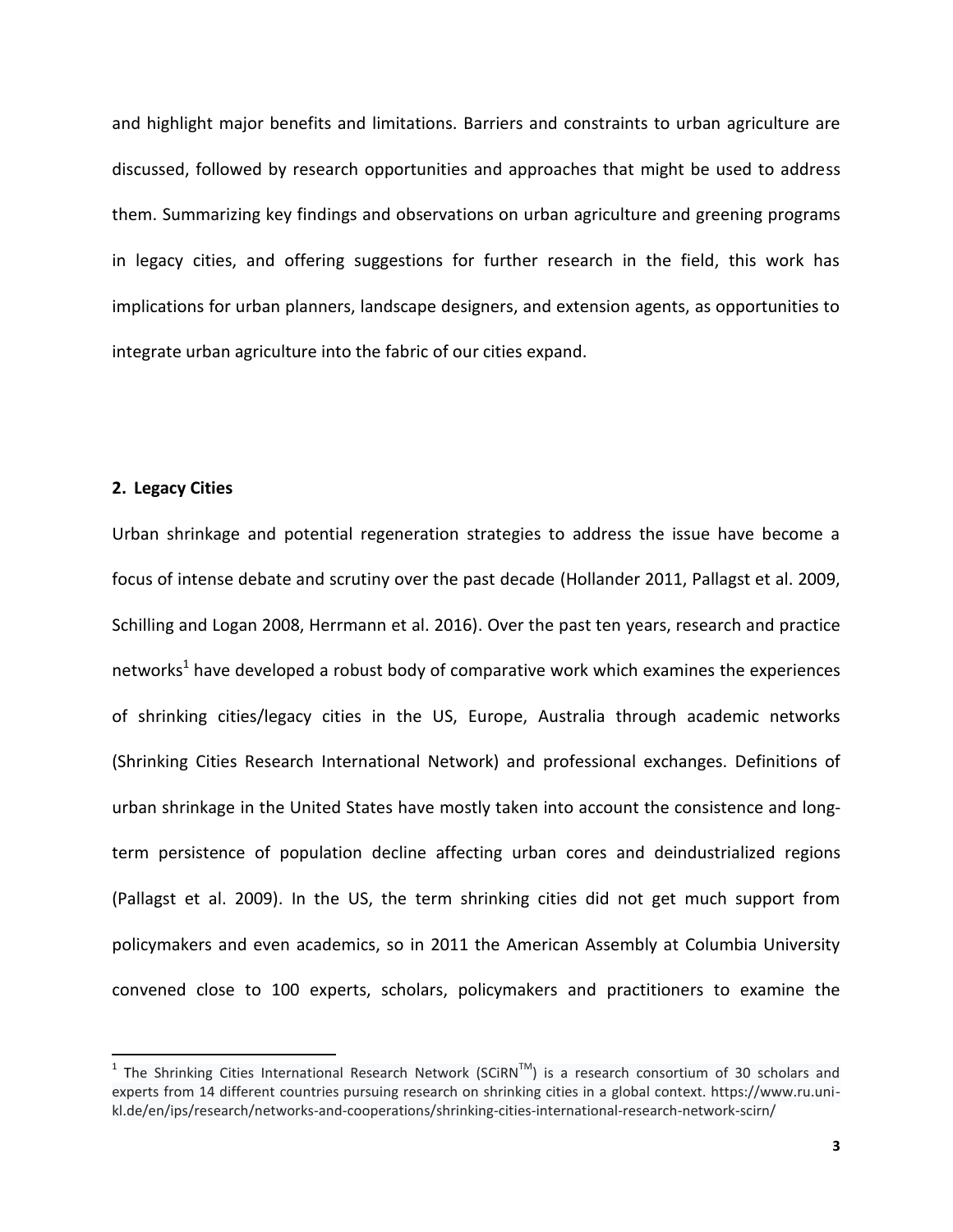regeneration efforts in Detroit where the term legacy cities were coined to account for the positive and negative legacies these former industrial power house cities must confront. Legacy cities could be seen as a special subset of older industrial cities that have experienced significant and sustained population loss (25 percent or greater over the past 50 years) and increasing levels of vacant and abandoned properties, including blighted residential, commercial, and industrial buildings (Schilling and Logan 2008). Beyond population loss caused by a combination of deindustrialization and sprawl, these legacy cities also reflect decline of the physical environment, and other social and operational factors that have led to their present condition (Mallach and Brachman 2013). Legacy cities are mostly concentrated in the Midwest and Northeast, with the majority in the states of Ohio, Michigan, New York and Pennsylvania (Mallach and Brachman 2013). Over the past 50 years, market dynamics, global economic forces, inconsistent land use and urban policies have drastically altered the economic trajectory and physical landscape of these communities (Mallach 2017). Specifically, the popularity of land use policies that facilitated suburbanization and sprawl in concert with the advent of the modern car in the 1950's were significant drivers of the concentration of decay and disinvestment in urban core areas (Hoyt 2007). The decline of traditional industrial and manufacturing jobs, leading to high unemployment rate, has been equally influential in determining depopulation and mounting inventories of vacant properties and abandoned buildings in rundown communities (Schilling and Logan 2008).

Blighted areas and substandard housing are economic liabilities to local government because they produce lower tax revenue than the cost of the public services they receive, such as infrastructure and welfare assistance (Nassauer and Raskin 2014, Schilling and Mallach 2012,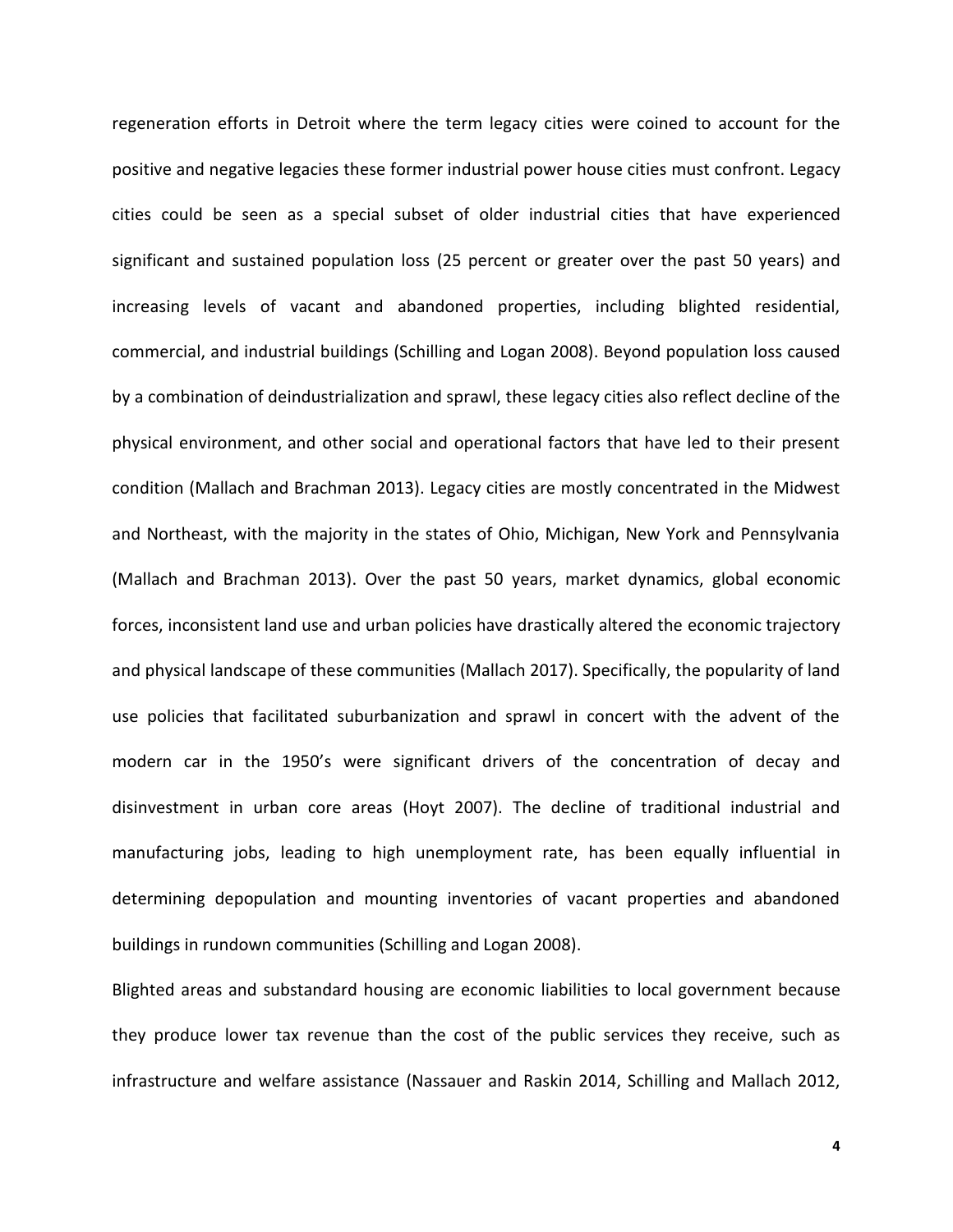Hollander 2011). Furthermore, sustained and persistent population decline can lead to processes of class selection, racialization and impoverishment of communities living in urban cores. As highly vacant landscapes become less appealing for homebuyers and socially disadvantaged individuals (many of which are minorities) move to, or remain in such neighborhoods that are underserviced and do not offer amenities that more affluent communities have. Vacant properties are also strongly associated with crime and violence. Spelman (1993), for example, found that crime rates on blocks with abandoned properties were twice as high as on those without, while a Philadelphia study found the risk of violence increasing as the number of vacant properties goes up (Branas et al. 2011). Additionally, depopulation and poverty concentration in urban cores can lead to closing of grocery stores, generating so called "food deserts" -- areas without full-service grocers that tend to be dominated by fast food restaurants, corner stores, and gas station. Limited access to fresh and affordable foods is a health hazard increasing risk for obesity, diabetes, malnutrition, and heart disease (Colasanti, Hamm, and Litjens 2012).

With more cities in the US and worldwide grappling with shrinking population, deindustrialization and a variety of environmental and social problems, academic researchers, public officials and planners must design and implement new regeneration plans and community development schemes. Policies bound to ideas of both economic and demographic growth have not succeeded in reversing the decline of these cities, and contributed to the persistence of [socio-spatial differentiation and residential segregation](https://www.google.it/url?sa=t&rct=j&q=&esrc=s&source=web&cd=5&cad=rja&uact=8&ved=0ahUKEwi2o5HQi-zOAhWJ0RoKHVGtB08QFgg5MAQ&url=http%3A%2F%2Fwww.sciencedirect.com%2Fscience%2Farticle%2Fpii%2FS0264275114000341&usg=AFQjCNEW8_H8SQ0cvd0HeECEiSMfNqN93g&sig2=7S5lhO3crcCJwHQhn2SdpA&bvm=bv.131286987,d.bGs) inside urban centers and between them and the surrounding areas (Rhodes and Russo 2013, Coppola 2014). Recently, the idea of "right sizing" in response to the conditions of post-industrial cities has emerged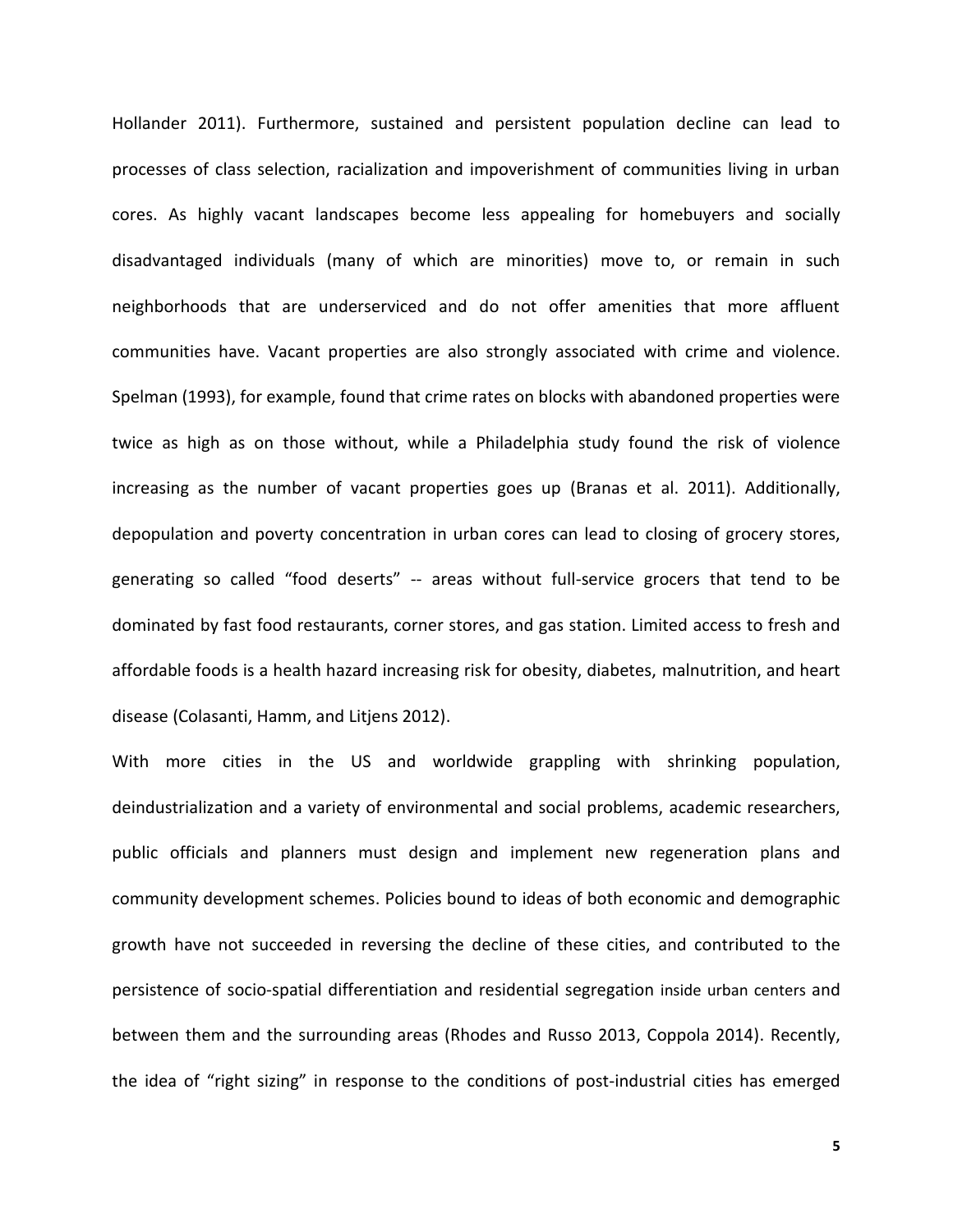within academic researchers and municipal governments circles and entered the planning and policy discourse. Experimenting with new policy tools for vacancy management, shrinkage and population decline have been reframed under the paradigm of "smart decline" (Hollander 2011, Johnson, Hollander, and Hallulli 2014, Rhodes and Russo 2013). Recognition that it may be unrealistic to plan redevelopment for a city that is unlikely to return to the higher population densities of the past has prompted city governments towards a new vision of urban redevelopment in which vacant land becomes intentional open space, reshaping urban cores into more sustainable environments (Rhodes and Russo 2013). Local government officials, residents, private and community entities, increasingly view vacant properties as opportunities and lead initiatives to green post-industrial landscapes, repurposing blight and dilapidation areas as urban farms, community gardens, and parks. In this new approach, vacant and abandoned properties become assets in neighborhood stabilization and regeneration programs (Nassauer and Raskin 2014, De Sousa 2014). These urban regeneration enterprises, responding to a degree of sustained social and/or economic deterioration, can bring new life and vitality into an ailing community by addressing economic, social and environmental needs and providing sustainable, long term improvements (Evans and Shaw, 2004). Urban green space offers recreational opportunities, a place to socialize, and increase property values of adjacent homes (Wachter, Gillen, and Brown 2008). Furthermore, by changing the quality and appearance of the built-up area through greening projects such as brownfield reclamation, new businesses would consider locating there bringing jobs, and in the process space would be reused and land saved (Schilling and Logan 2008).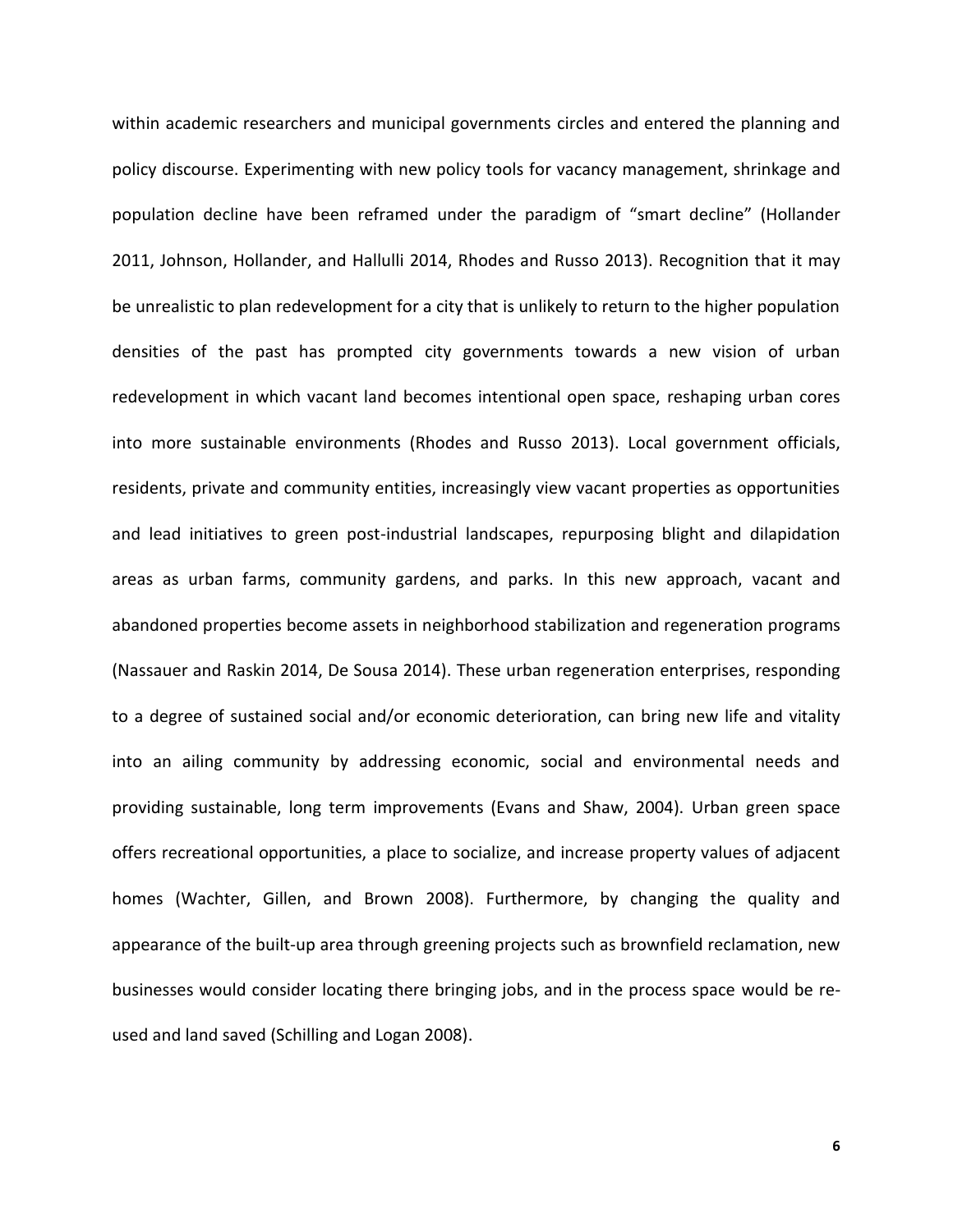#### **3. What is Urban Greening?**

Practitioners and researchers use the term urban greening to refer to the creation of green spaces within a city's urban core as well as the preservation, protection and enhancement of urban forestry and existing natural areas for the purpose of improving the urban environment (De Sousa 2014). Urban greening is not a new concept, tracing back to broader environmental justice and economic policy and reform movements, but has recently evolved into a future vision for sustainable urban landscape planning and can be understood by the range or types of urban greening activities, interventions, and treatments (Schilling and Vasudevan 2013). Greening strategies are often incorporated in sustainability plans and environmental programs, and comprise creation, preservation and expansion of pubic green spaces, gardens, tree canopy, natural habitats, greenways, etc. (De Sousa 2014). Rather than individual sites or strategies, urban greening often encompasses a system of natural and engineering elements that together provide various ecosystem goods and services, which translate into socioeconomic, cultural, and environmental benefits for people (Eisenman 2013).

Within the framework older industrial cities regeneration, urban greening takes on a special meaning often in the context of applying diverse treatments and interventions for reclaiming hundreds or thousands of vacant and abandoned properties (e.g., lots, homes, businesses, and industrial plants) left behind by decades of depopulation and decline (Schilling and Logan 2008). Quality of life for people living in highly vacant neighborhoods dramatically diminishes for they face increasing physical deterioration of properties, declining tax revenues, and mounting public costs (Nassauer and Raskin 2014, Schilling and Logan 2008). Among the several potential interventions included under the umbrella of urban greening, a number of strategies are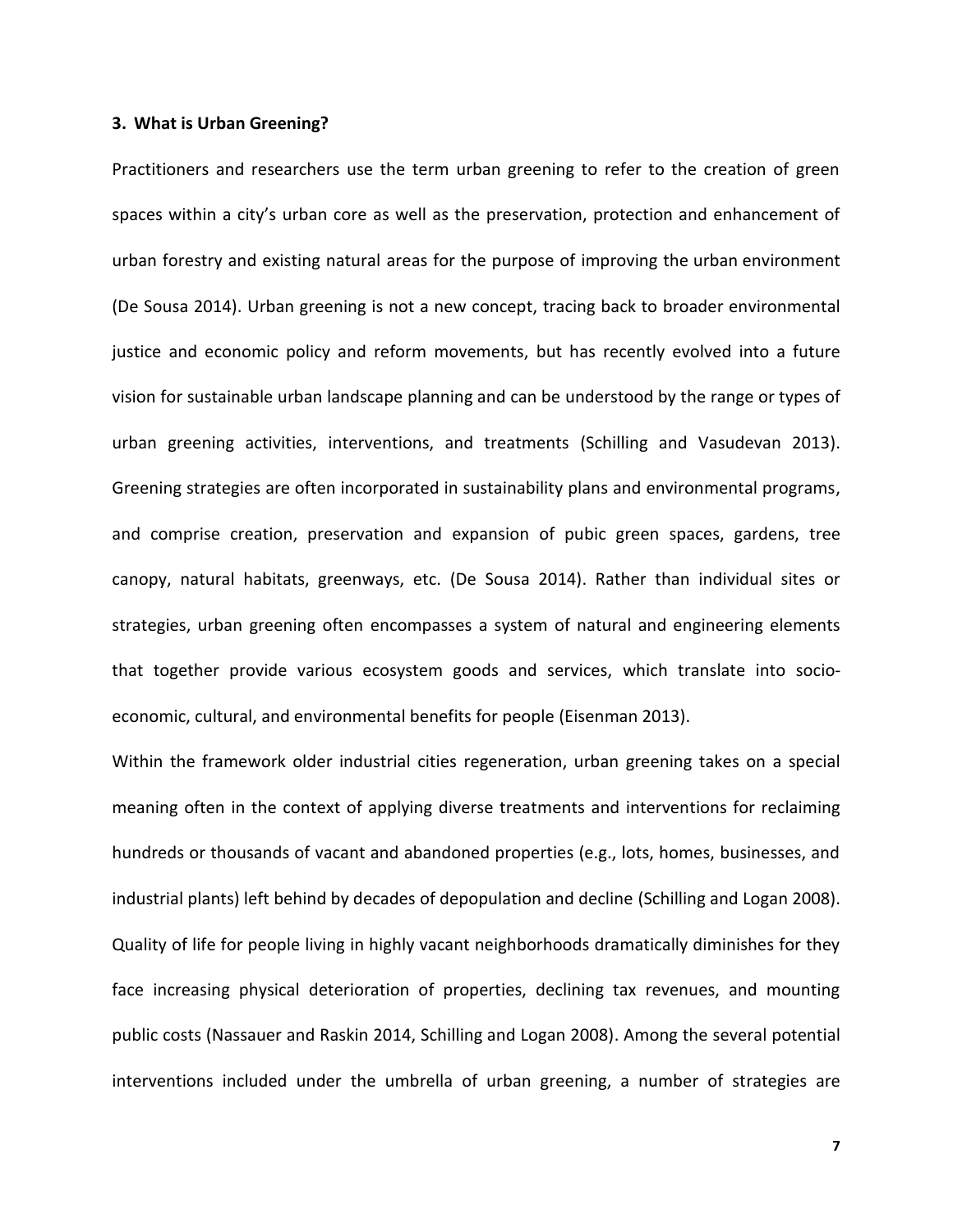commonly used to activate underutilized lots in urban landscapes (Carlet, Schilling, and Heckert 2015). These urban greening strategies are not necessarily mutually exclusive as particular projects or programs may involve one or a combination of these interventions:

- 1. *Conversion of neglected urban parcels and public rights-of-way into parks, trails, and open space.* The abundance of underutilized land offers the opportunity to create new permanent parks and green spaces. Particularly in densely populated cities or low-income areas lacking access to parkland, repurposing of small vacant lots to green space can provide social and ecological benefits to urban dwellers (De Sousa 2014).
- 2. *Vacant land/lot greening as neighborhood stabilization strategies*. Basic cleaning and greening strategies applied to urban vacant lots, including removing debris and trash, overgrown vegetation, and planting grass and flowers (Heckert and Mennis 2012).
- 3. *Temporary pop-up interventions*. Pop-up gardens, parklets, guerilla interventions, "open streets" are forms of community-focused tactical urbanism strategies that aim to activate vacant spaces, connect people and places, and transform the identity of the city (Németh and Langhorst 2014).
- 4. *Green infrastructure*. The term green infrastructure refers to greening projects designed for the primary purpose of reducing stormwater runoff. There are many types of green infrastructure projects, ranging from simple contouring to redirect and hold the flow of stormwater to highly engineered rain gardens with complex infiltration or holding systems (Shuster et al. 2014).
- 5. *Urban agriculture*. For the purposes of this study, urban agriculture refers to the raising of animals and growing of fruits and vegetables within city boundaries. Community gardens,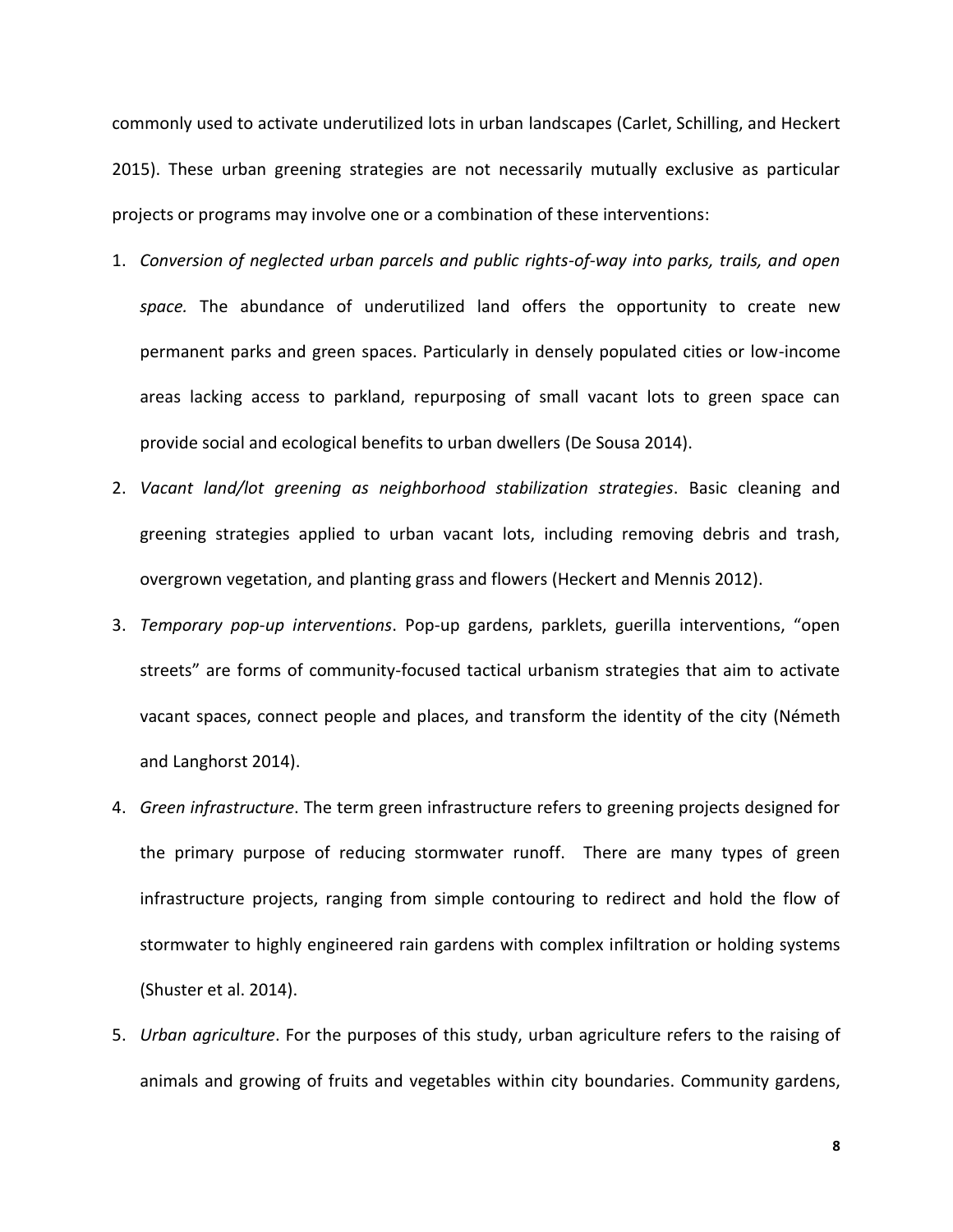often owned or managed by civic organizations, public entities, or community-based organizations and maintained by volunteers, have historically been used as both a shortterm or long-term strategy to increase access to fresh produce to underserved urban residents and, more recently, to address the abundance of vacant land within cities (Mogk 2010, Colasanti, Hamm, and Litjens 2012). While some urban farms may focus on community development goals, such as community education, consumption or workforce training, others are created to improve food access in a particular neighborhood (Krishnan et al. 2016). Commercial farms growing fresh food to be sold to local restaurants, retailers or the general public can be developed on larger parcels of vacant land.

Each of these greening categories includes a range of primarily local programs and policies and diverse combinations of strategies and treatments (in the traditional context of landscape architecture and urban ecology, treatment means the site-specific design techniques and tools used to implement the broader urban greening policies and programs). With so many different types of urban greening interventions, what it means to be effective or successful varies among these different types of programs and policies. Local context and ecological conditions matter when reviewing research findings and determining how they may or may not apply to other places (Nassauer and Raskin 2014, Prové, Dessein, and Krom 2016). American legacy cities, such as Detroit, Cleveland and Youngstown, are leading the way in challenging current land-use management and practice, experimenting with urban greening alternatives, reinventing and reshaping the urban landscape (LaCroix 2010).

#### **4. Planning for Sustainability**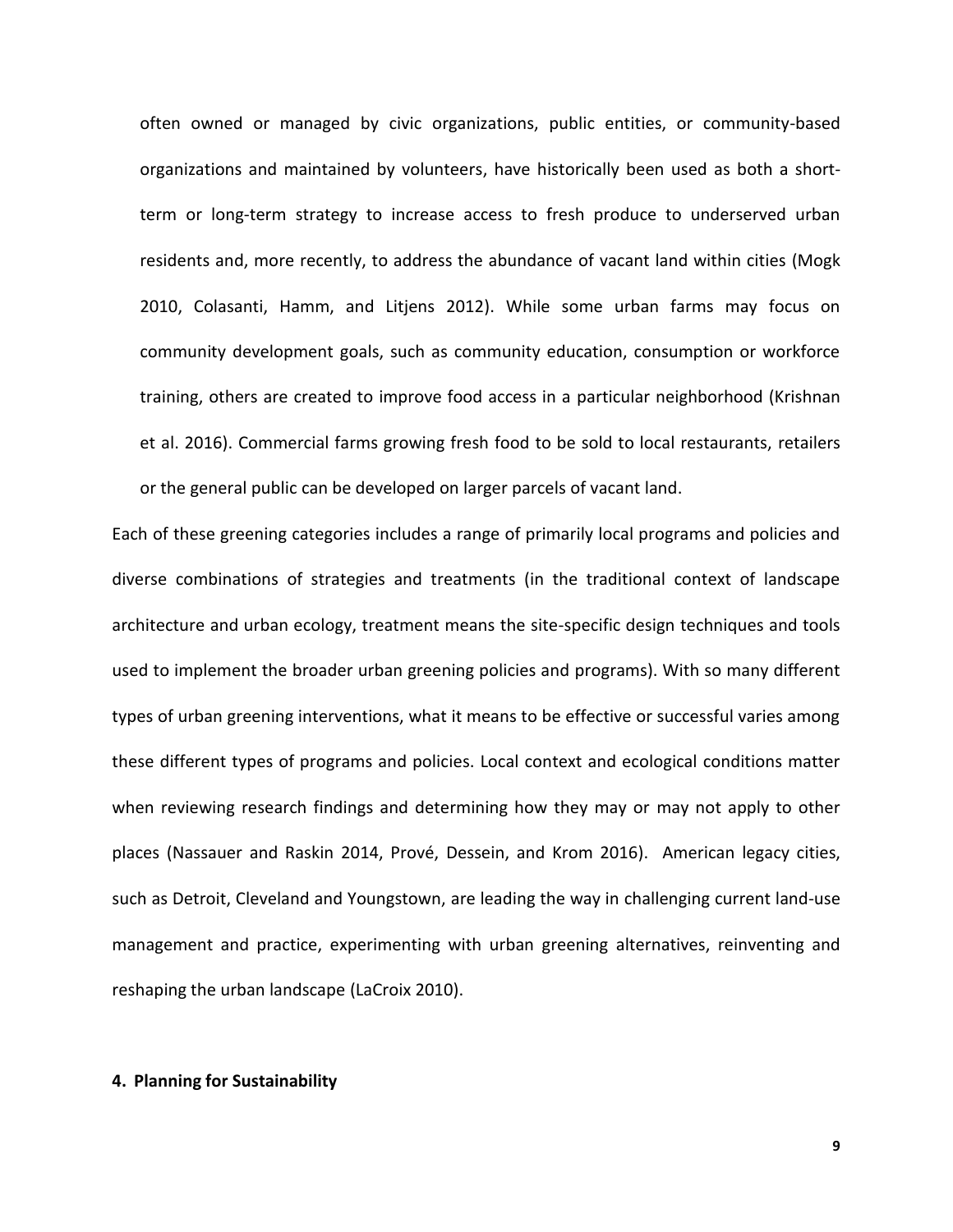Urban greening research follows the evolution of different planning and greening movements in response to a wide array of urban challenges. A huge new movement to add agricultural activities in the urban core grew from the need to bring locally-grown fresh and affordable food into our cities, but has now added core goals of sustainability and urban regeneration- economic and social vitality--to post-industrial cities that had been lacking (Handel 2016). Urban agriculture has been traditionally a community-based, grassroots strategy, and often considered a transitional land use in cities on temporarily available land (Drake and Lawson 2014). Historically, community gardens in both Europe and the US have been championed by local governments and flourished in conjunction with economic crisis as a short-term emergency measure to address food scarcity within cities, such as in the establishment of victory gardens during World War II (McClintock 2010). Urban gardening, however, has been often excluded from the urban planning initiatives at times of economic prosperity (Nettle 2014). Many community greening programs to address blight began in the 1960s and 1970s as cities lost population to the suburbs, leaving empty spaces behind. These high rates of vacancy created a series of problems including reduced property values for remaining homes and increased crime as well as giving the general appearance of neglect and disuse. Communities began to create community gardens and other green settings on vacant land as a means of addressing its blighting influence and improve access to fresh produce. Several of today's most successful community greening programs were established in the 1970's, including Green Guerillas in New York City, Tree People in Los Angeles, Philadelphia Green in Philadelphia, P-Patch in Seattle, and many more (J. Blaine Bonham, Spilka, and Rastorfer 2002, Wiland and Bell 2006, Schmelzkopf 1995).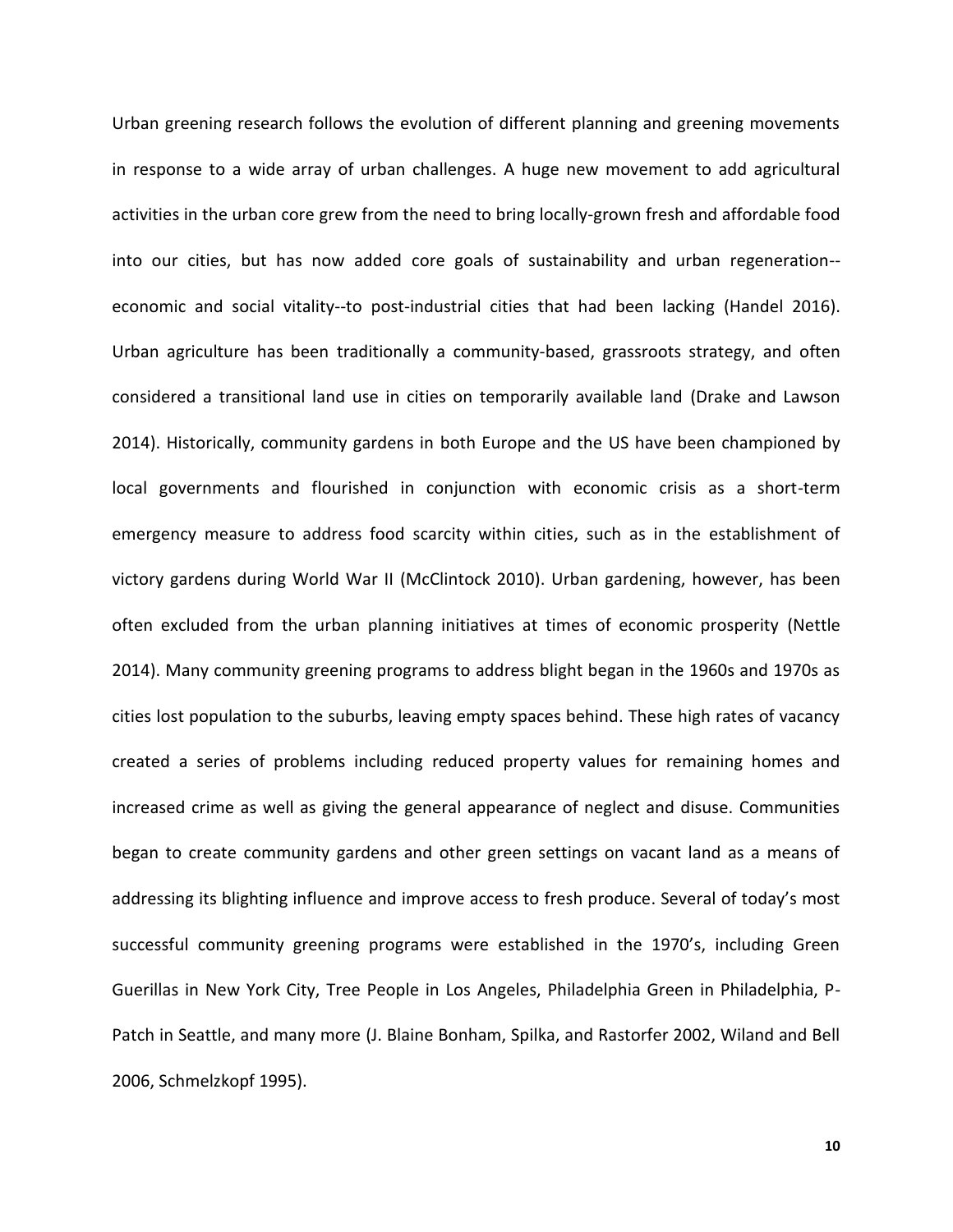Today's greening and urban agriculture initiatives have stronger focus on sustainability and often a more active role of the municipal government in promoting it. Regeneration and revitalization of legacy cities may entail a paradigm shift from growth-centered planning to a more careful and place-based approach towards more livable cities (Hollander 2011). In this framework, sustainability policies that create functioning ecological places and alternative sites for food production can give cities a competitive advantage, allowing aging industrial communities to transform themselves into sustainable, profitable centers while addressing the socio-economic circumstances shaping urban development. Recognition of the multiple benefits of greening projects that may or may not translate to direct revenue to the city government benefit from two important concepts in determining the value of these policies– ecosystem services and the triple bottom line of social, environmental and economic sustainability. Ecosystem services are direct and indirect benefits provided to humans by functioning ecological systems (Farber et al. 2006). These services encompass provisioning services, such as the supply of food and water, as well as regulating services, such as regulation of climate, air and water quality; cultural services, such as recreation and aesthetic enjoyment, and supporting services, i.e. activities that contribute supporting ecosystems, such as pollination and soil formation (Costanza et al. 1997, de Groot, Wilson, and Boumans 2002). Underutilized urban land can be converted into green space that serves multiple functions and provides multiple ecosystem services: support biodiversity and habitat conservation and allow residents to cultivate for flowers, fruit, and vegetables (Gardiner, Burkman, and Prajzner 2013), offer recreation and enjoyment opportunities (Schetke, Haase, and Breuste 2010) and help manage stormwater runoff quantity and quality (Jaffe 2010, Mell 2009, Shuster et al. 2014),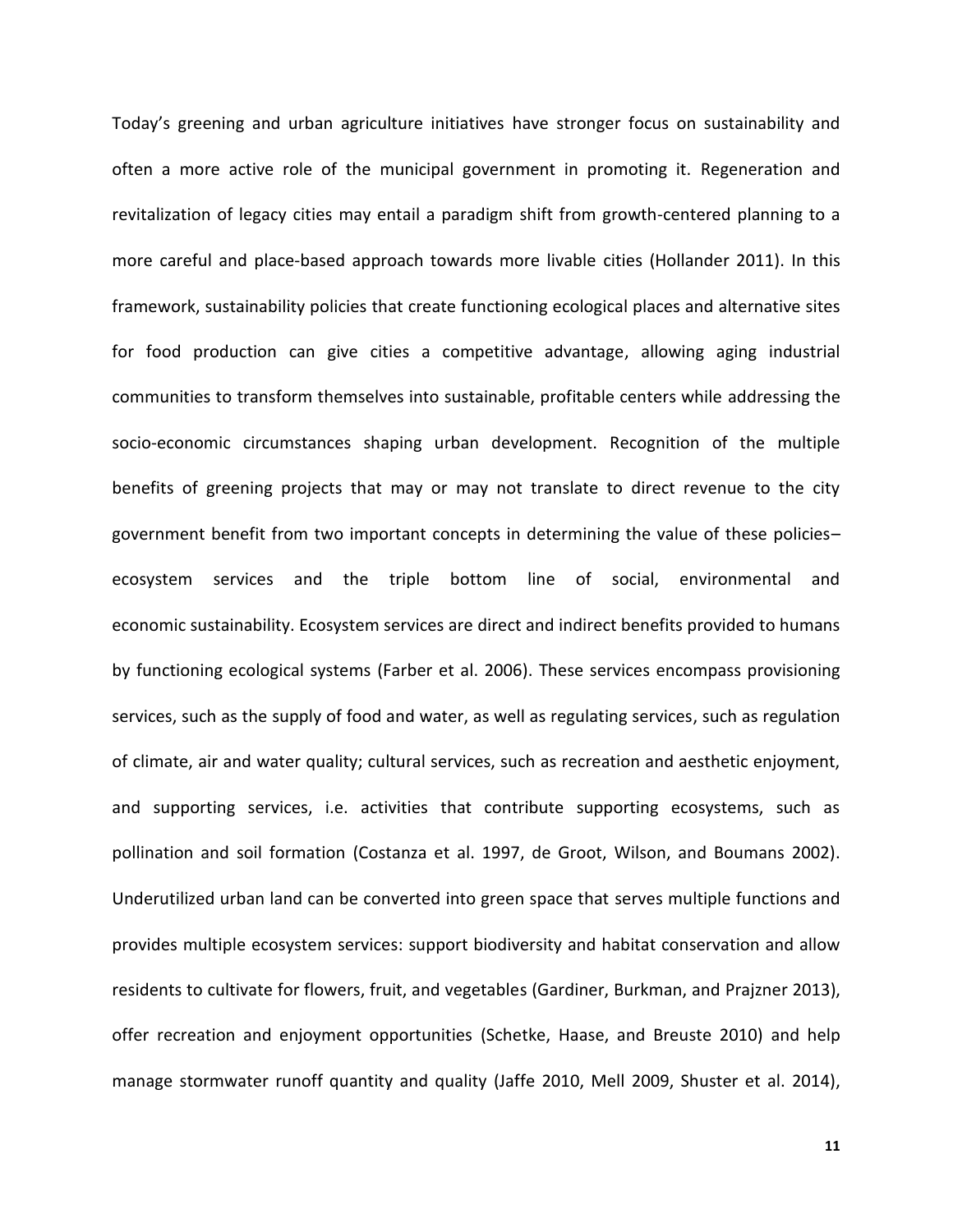and contribute to carbon sequestration and storage and to air temperature reduction (Haase, Haase, and Rink 2014, Nowak et al. 2013). Additionally, strategic community gardening and land reclamation greening projects in underserved neighborhoods can have a positive impact on surrounding property values (Voicu and Been 2008, Heckert and Mennis 2012). Increased property value is a direct revenue source for municipalities, because it increases the tax base without the need for additional infrastructure or services (Crompton 2001).

Although only the increase in property values and translates directly into increased revenues, each of the ecosystem services benefits discussed above represent potential monetary savings related to a reduction in service needs. Similarly, with the sustainability approach based on the triple bottom line, costs or savings associated with a project include not only direct economic effects, but also the environmental and social impacts of a project (Elkington 2013). Albeit useful and beneficial, sustainability planning may not always be considered essential framework by cities experiencing widespread population decline and economic contraction. However, many of the sustainable development concepts, such as urban greening, and green infrastructure for storm water management, have the potential to be more easily developed in shrinking cities than in areas of high growth due to lower land costs and lack of development pressure (Pallagst et al. 2009). As cities are increasingly adopting a holistic approach to planning based on principles of sustainable development and the triple bottom line, the perception of the economic benefits of greening is shifting. Combined with the concept of smart decline, this is paving the way to new approaches to vacant land management in shrinking cities. Designing of green space that delivers multiple benefits and provide for the well-being and quality of life of city dwellers have become a key goal of urban planning. Urban greening efforts such as the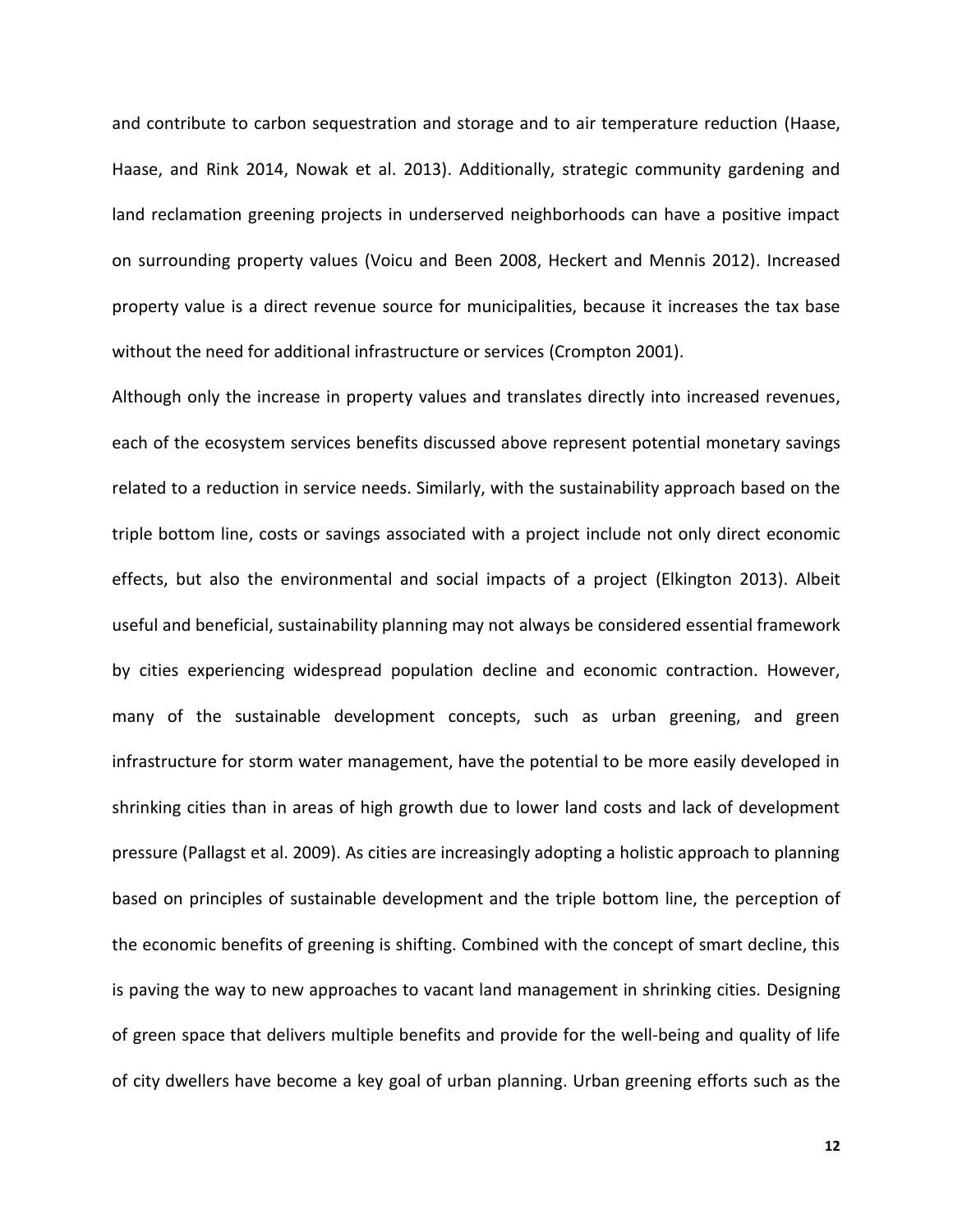Philadelphia Horticultural Society's LandCare  $(PLC)^2$ , Reimagining a More Sustainable Cleveland<sup>3</sup>, Detroit Future City<sup>4</sup> and Youngstown Lots of Green<sup>5</sup> programs help reconstruct community food-productions activities through vacant lot transformation, and seek to create green areas in places that were previously lacking.

# **5. Benefits of Urban Greening and Urban Agriculture**

Urban gardening can extend traditionally rural services to urban cores, improving access to healthy and locally-grown culturally acceptable food and green space that is often lacking in neighborhoods plagued by blight and disinvestment, thus contributing to alleviate social issues of environmental justice, infrastructure and health equity (Thornbush 2015, Schilling and Vasudevan 2013). Research about the PLC, for examples, demonstrates that implementation of the program reduced disparities in neighborhood greenness related to race and socioeconomic status. Even though some racial and economic differences exist, overall, more than 45,000 people and 16,00 households in Philadelphia now have access to green space within half a mile of their residence thanks to PLC (Heckert 2013).

 2 The Pennsylvania Horticultural Society (PHS) has been running programs in the city since the 1970s, originally around community gardening. Because of its record of accomplishments in revitalizing rundown neighborhoods, the LandCare has become a model for an interim landscape treatment addressing the issue of vacant private and public lots using treatments that include removing all debris and weedy vegetation, grading the site and adding compost-enriched topsoil, planting trees, sowing grass seed, and installing a wooden post-and-rail fence around the perimeter (Pennsylvania Horticultural Society 2016, Wiland and Bell 2006).

<sup>&</sup>lt;sup>3</sup> "Re-imagining a More Sustainable Cleveland: Citywide Strategies for Reuse of Vacant Land" was intended to focus on "reuse of vacant land with the goal of making Cleveland a cleaner, healthier, more beautiful, and economically sound city" (Kent State University Cleveland Urban Design Collaborative 2008).

<sup>&</sup>lt;sup>4</sup> Detroit Future City is a nonprofit that created a strategic framework for Detroit's long-term development, which includes a Field Guide to Working with Lots, designed to provide actionable guidance for reinvigorating empty lots. As part of the program, fifteen grassroots organizations from around Detroit received a share of \$65,000 in minigrants to transform vacant lots (Detroit Future City 2016).

<sup>&</sup>lt;sup>5</sup> Lots of Green, the YNDC's vacant land reuse program, seeks to repurpose all land in a target area, transforming the physical fabric of strategic neighborhoods. These lots are converted to community gardens, native planting sites, pocket parks, small community orchards, a 1.5-acre urban farm and training center, and side yard expansions [\(http://www.yndc.org/programs/lots-green](http://www.yndc.org/programs/lots-green) )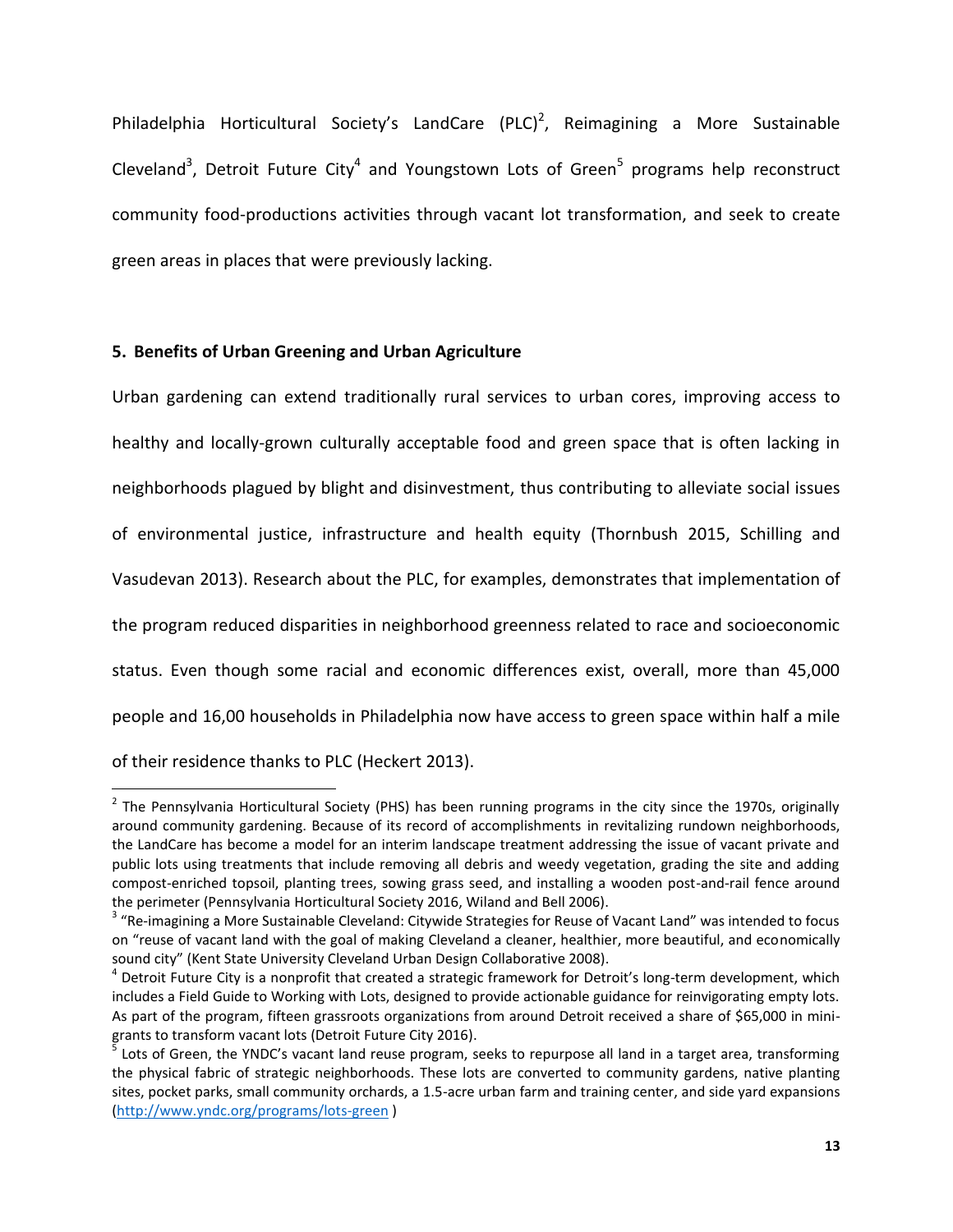Community gardens play a meaningful role in community development, particularly in urban areas. Growing collections of plants for educational purposes and employing professional staff, they partner with local governments to provide technical expertise to school gardens, train communities to grow food, and advocate for sustainability and environmental stewardship, among other pursuits (Gough and Accordino 2013). Generally speaking, green space supports social cohesion by establishing and expanding social networks, which provide the basis for community building (Okvat and Zautra 2011). Community gardens may help build social capital and function as catalyst for social cohesion. Participation in ongoing gardening activities within a community can instill empowerment and sense of ownership in individuals, and improve quality of life (Westphal 2003, Sadler and Pruett 2015). A research project conducted in a public housing development in Chicago, IL, found that residents living closer to green common spaces, in comparison to those living near barren spaces, enjoy "more social activities and more visitors, know more of their neighbors, and have stronger feelings of belonging" (Kuo et al. 1998). Community gardens can take on the role of neighborhood gathering spaces, often used for large formal events in addition to informal gatherings (Saldivar-Tanaka and Krasny 2004, Lawson 2004). Urban dwellers may participate in gardening as a means of creating safe outdoor spaces that would address both negative influences of vacant lots - especially drug dealing and perception of personal safety - and alleviate space constraints due to the small size of their living quarters (Schmelzkopf 1995, Garvin, Cannuscio, and Branas 2013).

Community and rooftop gardens with combined social-ecological amenities, diminishing impervious surfaces and increasing air cooling, could provide increased resilience to predicted near-term effects of climate change by regulating stormwater and organic waste flows and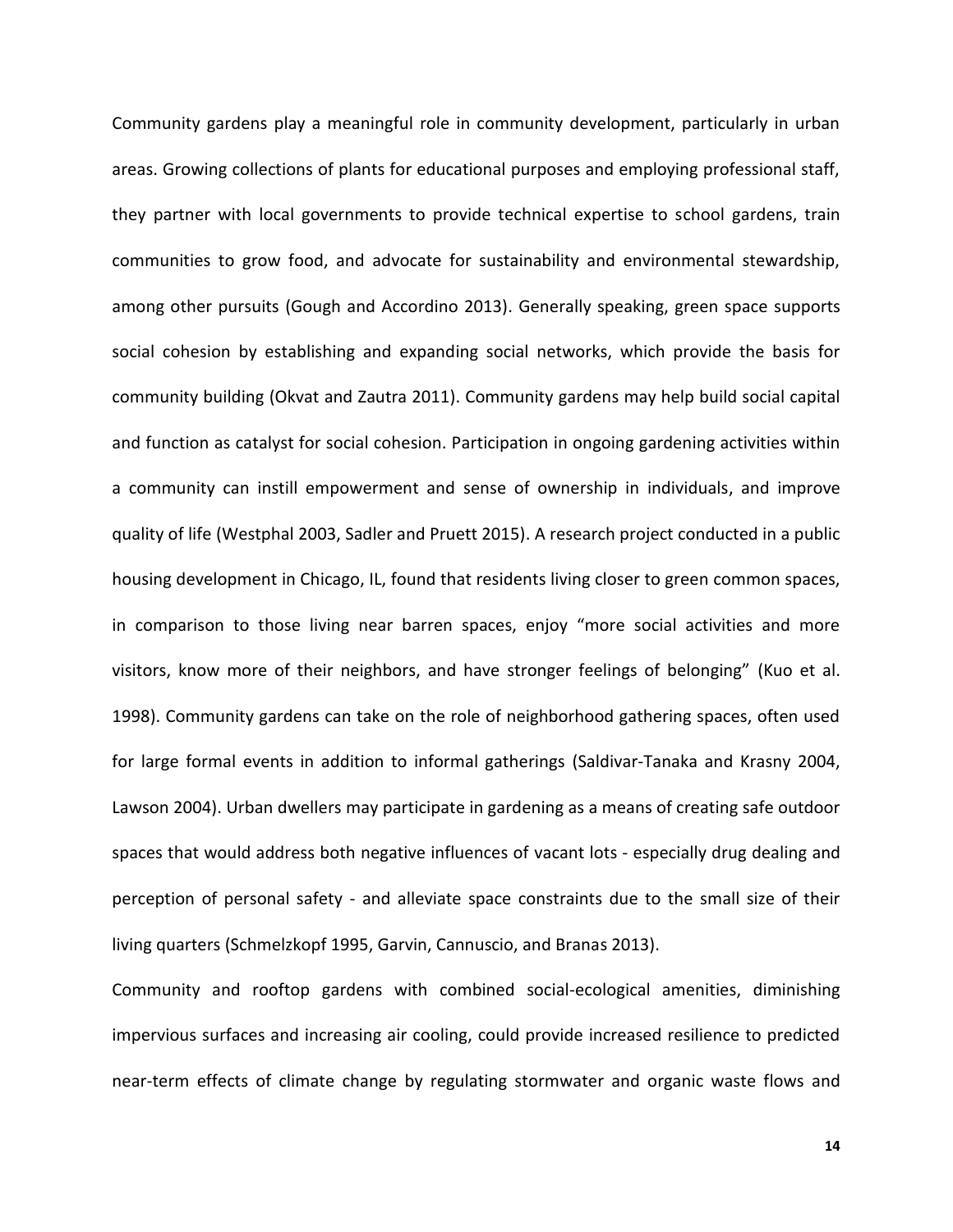reducing urban heat (Shuster et al. 2014, Nowak et al. 2013, Haase, Haase, and Rink 2014, Aerts, Dewaelheyns, and Achten 2016). In addition, urban orchards and gardens can contribute to carbon sequestration and provide wildlife habitat, support pollination and pest control, and increase biodiversity (Nowak et al. 2013, Strohbach and Haase 2012, Lin, Philpott, and Jha 2015). As explained in the previous section of this paper, environmental impacts and ecosystem services provided by urban green spaces are highly valuable and may translate into economic advantages for local governments. Researchers and planners also see economic benefits to gardening in the food that is produced, either for their in-site consumption, sharing, or sale through local markets, which provide income for individual residents and economic vitality to the whole community (Schmelzkopf 1995, McCormack et al. 2010, Lawson 2004, Hanna and Oh 2000, Lovell 2015). Indeed, the economic value of urban agriculture systems can be significant. Attempts to quantify the value of produce grown in community gardens have found that food grown on 650 New York City gardens each year is worth more than \$1 million (Schmelzkopf 1995) and 212 community gardens in Philadelphia produced nearly \$1 million worth of food in 2008 (Vitiello and Nairn October 2009). An urban farm in Milwaukee, WI, by using intensive production strategies and focusing on high value crops, grosses more than \$200,000 per acre (Lovell 2015).

Urban agriculture could play an important role in food provisioning and security. An inventory of Oakland's public underutilized parks and vacant space suitable for agricultural uses estimates that, in the most conservative scenario, potential contribution of these sites to the city's current and recommended vegetable needs would contribute between 2.9 and 7.3 percent of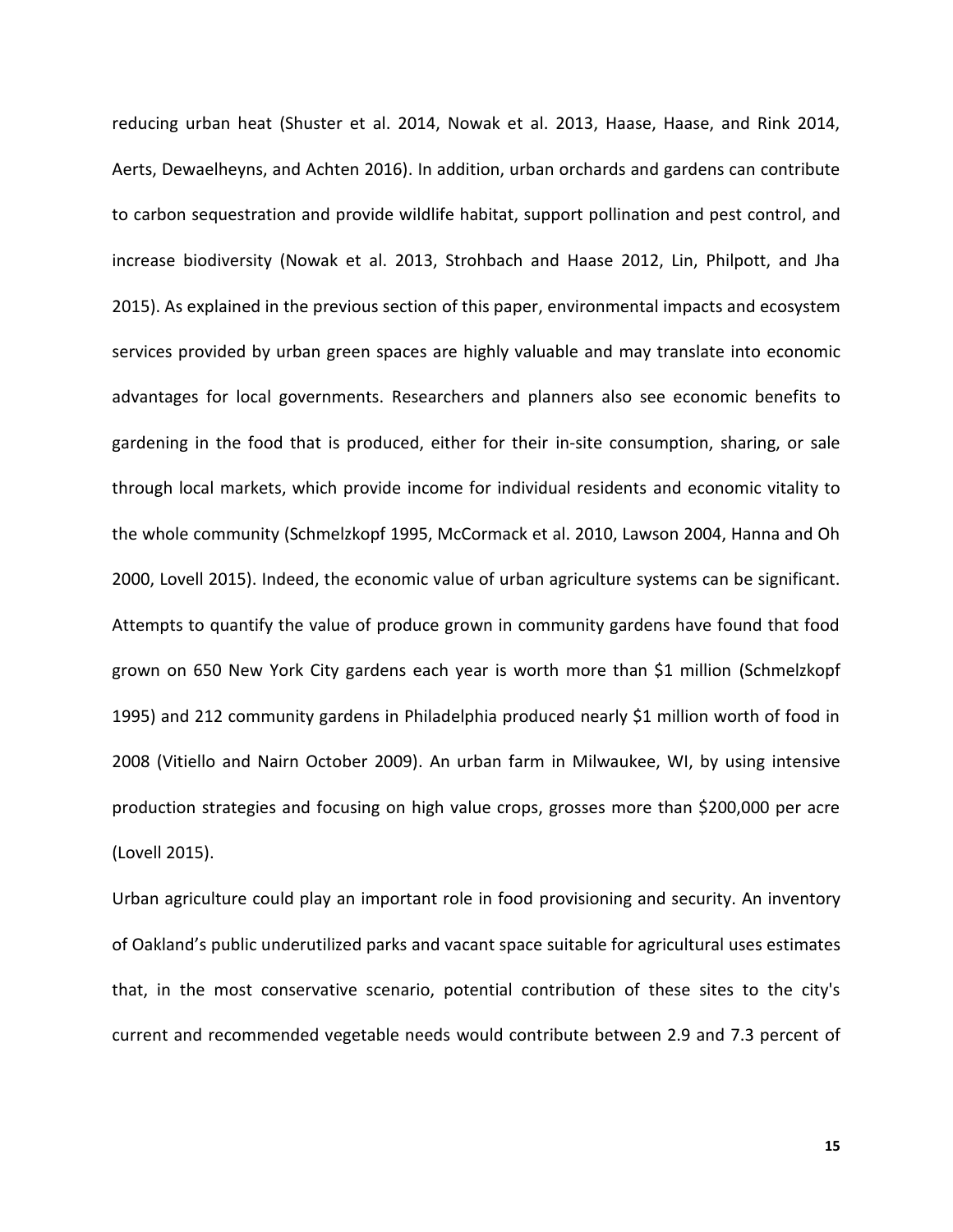current consumption, depending on production methods, or 0.6–1.5 percent of recommended consumption (McClintock, Cooper, and Khandeshi 2013).

A study by Ohio State University researchers investigates if Cleveland, a city of 400,000 residents with more than 18,000 vacant lots, or about 3,500 acres of vacant land, could achieve self-reliance in the provision of several key foods (Grewal and Grewal 2012). Assuming preservation of produce for winter months and six chickens per city parcel as specified by the city's zoning regulations, the analysis focuses on urban production of foods such as vegetables, fruits, chickens, and honey. The research concludes that Cleveland could provide 46 to 100 percent of fresh produce, 94 percent of poultry and eggs, and 100 percent of honey, given that 80 percent of available vacant land, 9 percent of every occupied residential parcel, and 62 percent of industrial and commercial rooftops were utilized. The authors also estimate that, because of the enhanced level of food self-reliance, the city of Cleveland would retain \$29 million to \$115 million (Grewal and Grewal 2012).

Similarly, a study by Colasanti and Hamm looks at the capacity for self-reliance in fruits and vegetables in Detroit, a city of 835, 000 residents and roughly 44, 000 vacant properties. Considering different scenarios for storage and production methods, they conclude that about 76 percent of vegetables and 42 percent of fruits could be supplied year-round on 2,000 acres of land using bio-intensive methods (Colasanti and Hamm 2010). All in all, the research makes a strong case for using funds to stabilize and green vacant lots, and where feasible, to facilitate creation of community gardens and urban farms, as a tool of neighborhood change, improved urban food security and environmental sustainability.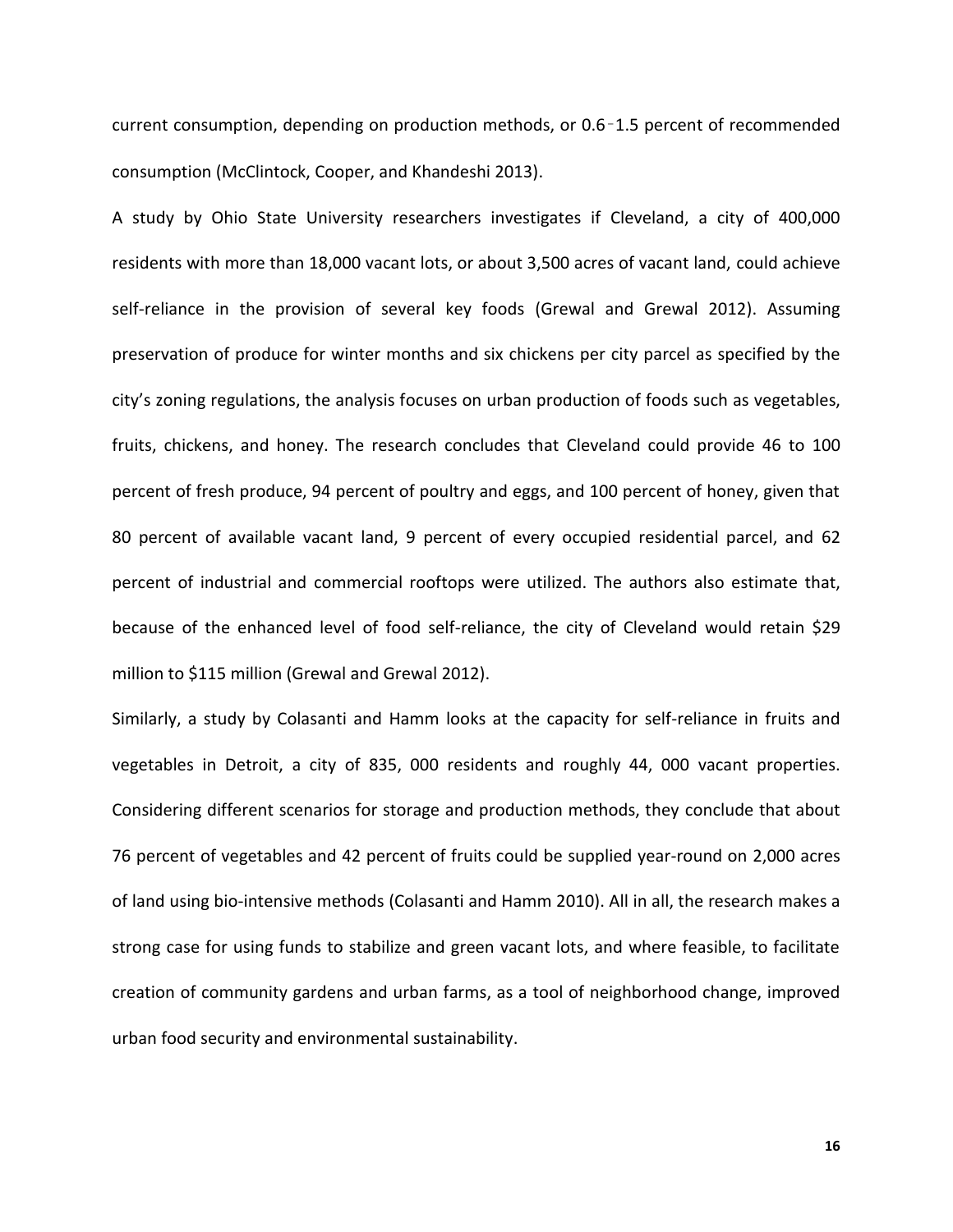#### **6. Challenges to Urban Greening and Urban Agriculture**

Uncertainty exists about the long-term feasibility of urban agriculture in post-industrial cities as urban gardeners face specific conditions and a variety of obstacles. In this section, we briefly discuss a few of the challenges discussed in the relatively recent research. Overall, the planning and implementation process of urban greening projects is typically complex, and often requires the interaction and support of various levels of government, private-sector participants, nonprofit organizations (De Sousa 2014, Cohen and Reynolds 2015, Nassauer and Raskin 2014). Thus, such complexity makes it hard for many of the pioneering nonprofit organizations to launch and sustain innovative urban agriculture initiatives in legacy cities. The risk of soil contamination poses significant challenges in older industrial legacy cities (Nassauer and Raskin 2014, Pfeiffer, Silva, and Colquhoun 2015). Given the contamination problems common in urban soils a soil quality assessment is necessary and not all land parcels may be suitable for crop production and functional green space. However, several low-cost methods to improve soil conditions exist (bioremediation, capping, and off-site disposal, among others) and are well-documented documented in the scientific literature (Beniston and Lal 2012, Wilschut, Theuws, and Duchhart 2013).

Other major challenges to urban greening and urban agriculture highlighted in the academic literature include land acquisition and zoning regulations (De Sousa 2014, LaCroix 2010), maintenance issues, costs of transforming vacant lots, participation of multiple entities and citizens with competing goals (Nassauer and Raskin 2014, Kremer, Hamstead, and McPhearson 2013, Green et al. 2016). However, research has shown that these problems, which have grown with the increasing abundance of vacant lots, can be tackled in several ways. In response to the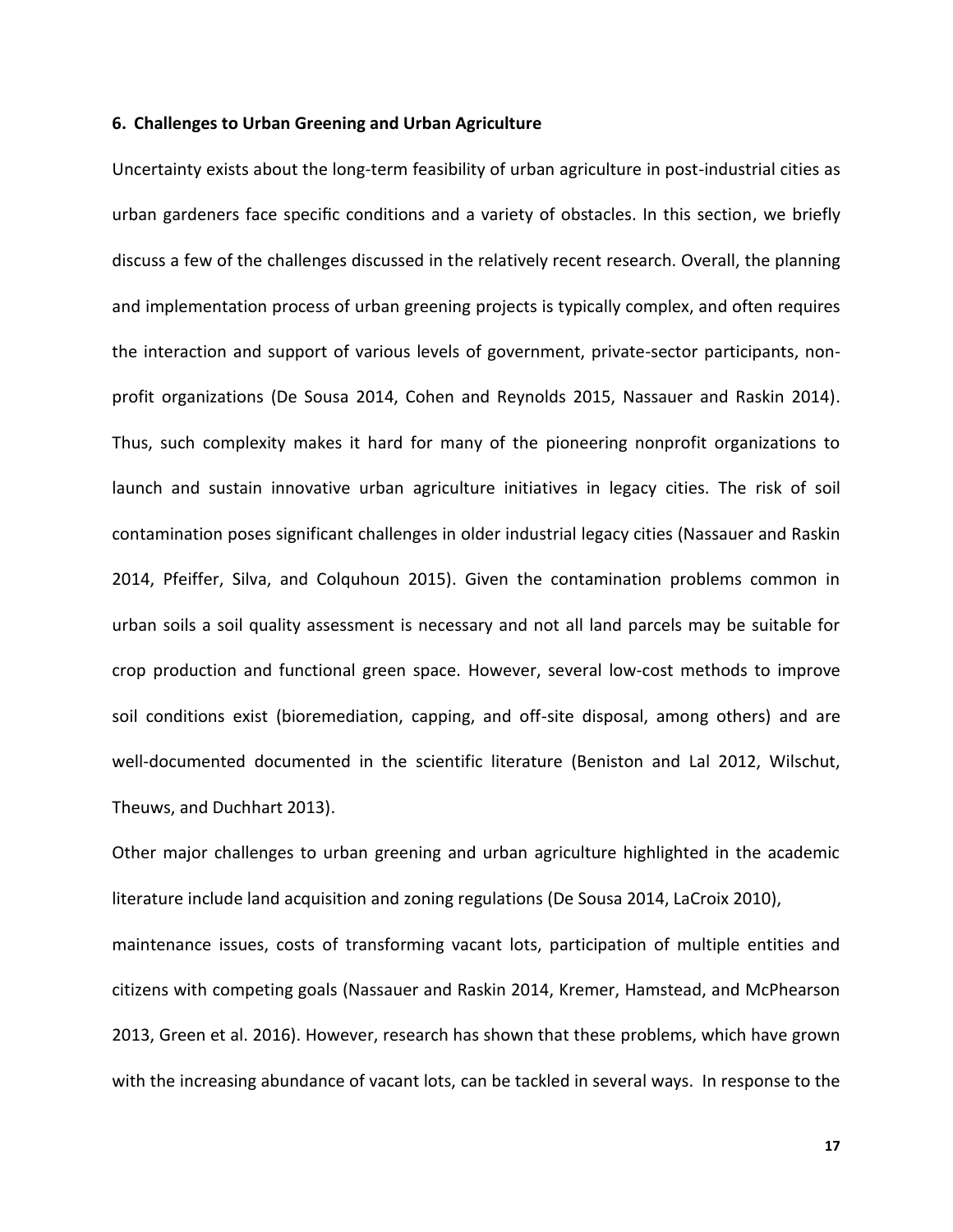issue of land title, many post-industrial cities with significant population loss have created land banks, community land trusts and partnerships to aggregate vacant land and make it more readily available for reuse (Schilling and Vasudevan 2012, Milburn and Vail 2010, Mogk 2010, Schilling and Hodgson 2013). In Philadelphia, a land bank ordinance was introduced in February 2012 and was signed into law in December 2013. Its Strategic Plan and Disposition Policies were quickly established, and the Bank received the first deposit of land in in December 2015. These initial 800 properties are 90 percent vacant parcels. Philadelphia has an estimated 32,000 potential Land Bank Vacant, abandoned, and tax-delinquent properties held by a variety of municipal agencies or private sources. Once properties are acquisitioned by the Land Bank, its staff oversees the discharge of tax liens and/or titles, and the properties are then available for sale to the public (Philadelphia Land Bank 2015). Other examples include Flint's Land Bank program and the Cleveland Land Bank. The latter, which has been important in successful programs aimed at repurposing vacant land, was first established back in the seventies (Bright 2003). Cleveland also set up a side-yard program through which home owners could purchase adjacent vacant lots from the Land Bank and incorporate them into their own properties. As cities seek to test innovations they are finding their landscape regulations or zoning provisions may conflict with agricultural uses and must be revisited to support such new uses (LaCroix 2010, Voigt 2011). To address the issue, local and regional governments are now implementing policy changes integrating urban agriculture into planning and zoning practices, sustainability plans, as well tax incentives and policies allowing gardeners permission to use public lands or purchase vacant lands (Hodgson, Campbell, and Bailkey 2011). For example, several cities, such as Cleveland and Detroit, have adopted a specific zoning category for urban gardens (LaCroix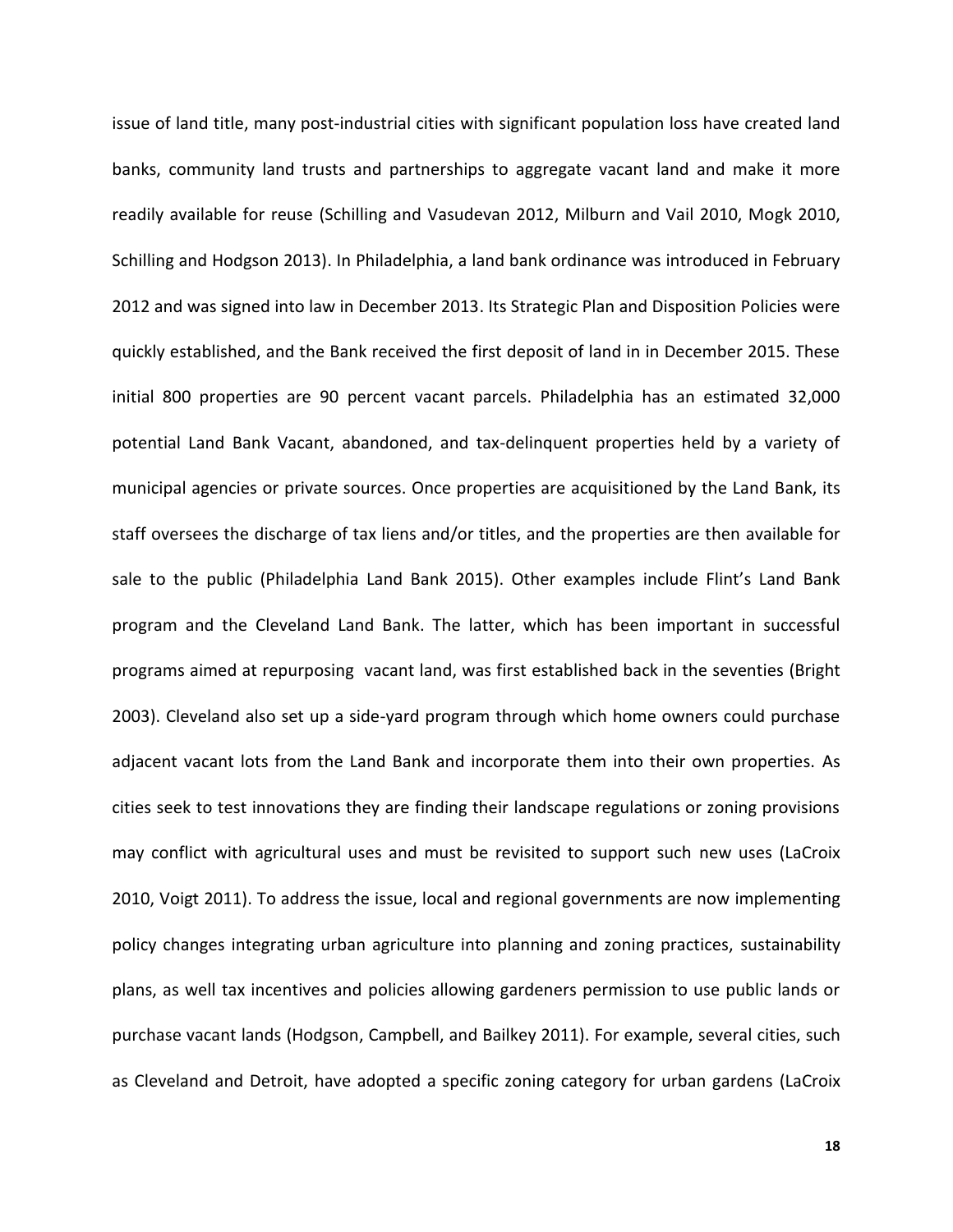2010). The city of Cleveland adopted an Urban Agriculture and Green Space Zoning Ordinance in 2005, focusing primarily on parks and recreation facilities. The agriculture aspect of the ordinance began to gain traction in 2007 as farming uses started to being allowed through zoning. Zoning ordinances were further modified in 2009 to allow residents to keep chickens, ducks and rabbits, as well as beehives. And in 2010, zoning regulations were altered to permit agriculture as a principal use on all vacant residential lots in the city. Now, people in the city may also raise goats, pigs and sheep (USDA 2014). Urban gardens in Cleveland, which now number over 200, provide employment and business opportunities for new growers and help build stronger community ties. Through the [Cleveland High Tunnel i](http://www.nrcs.usda.gov/wps/portal/nrcs/detail/oh/programs/?cid=nrcs144p2_029508)nitiative, one of the first such programs in the country, urban farmers receive financial aid from the Natural Resources Conservation Service (USDA 2014). In addition, Gardening for Greenbacks program offers grants up to \$5,000 for equipment related to growing and selling produce.

The deurbanizing process of the city of Detroit has left an estimated 20 square miles of vacant land and 40,000 blighted properties. To address the issue, the City with the help of the Detroit Black Community Food Security Network (DBCFSN), the Detroit Food Justice Task Force, and other actors, moved towards establishing food policy initiatives, including urban agriculture. Urban agriculture amendments to the city zoning ordinances were introduced and became effective in 2013, allowing urban gardens, urban farms, greenhouses and high tunnels in all residential and business districts, and it is now considering an urban livestock ordinance (City of Detroit 2013).

Historically, revitalizing projects including greening interventions have often lead to "environmental gentrification" (Herrmann et al. 2016, Checker 2011). The creation of green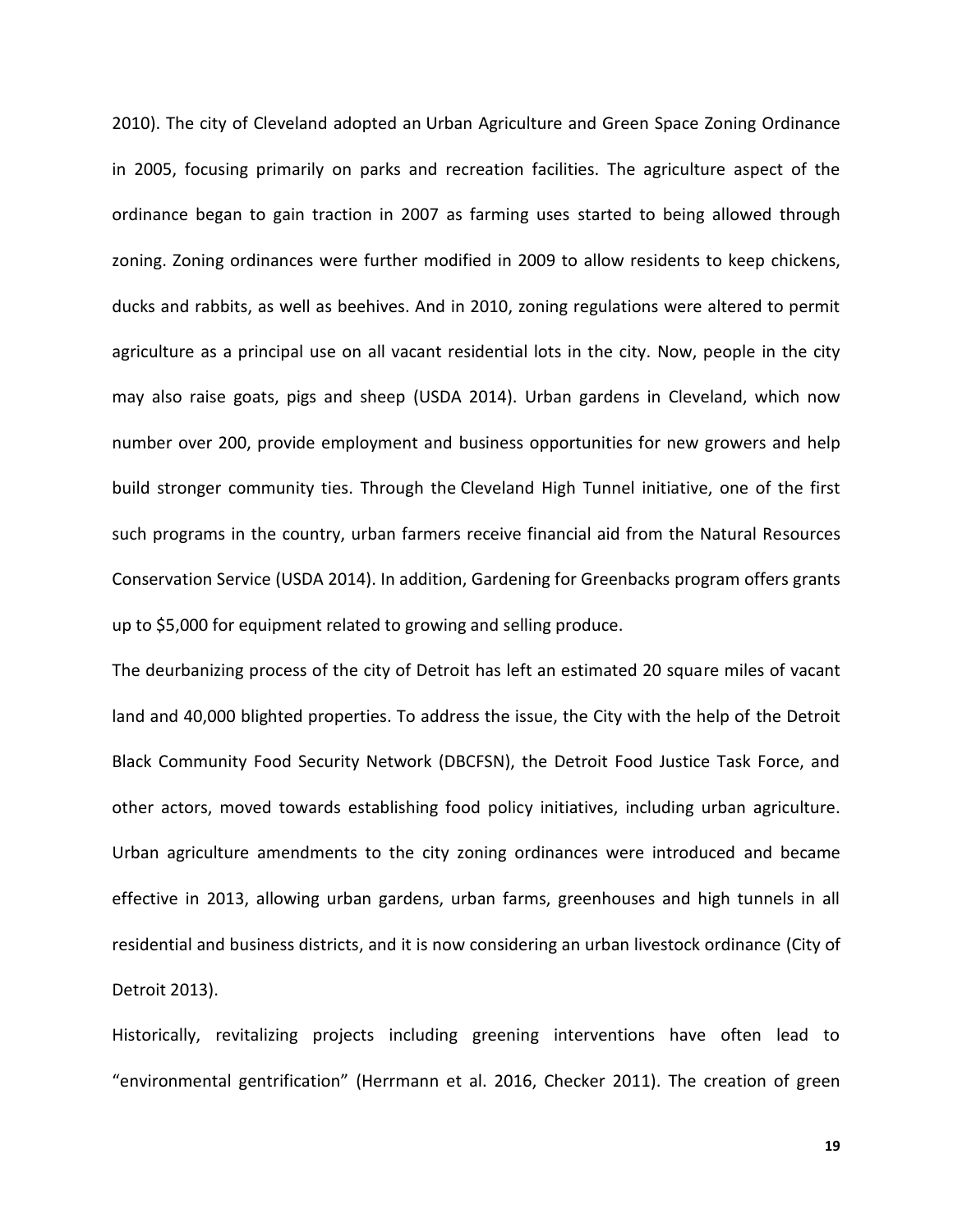areas and amenities, while addressing environmental justice issues and creating healthier neighborhoods, can increase housing price and displace the community's original residents (Wolch, Byrne, and Newell 2014, Checker 2011). Research findings, however, appear to suggest that gentrification tends to happen in cities with tight housing markets and in a select number of neighborhoods (e.g. New York City, see Checker 2011). In legacy cities that have suffered from extensive housing vacancy and population decline, housing markets tend to be "loose", meaning that the levels of displacement pressure brought by revitalization projects such environmental improvements may be significantly less severe (Swanstrom, Webber, and Metzger 2015). In so-called gentrifying neighborhoods of legacy cities that are bouncing back, economic and racial diversity may be an asset for the community, rather than a problem (Swanstrom, Webber, and Metzger 2015). Nonetheless, to support environmental equity, academics suggest that green space projects should bound environmental rehabilitation and social justice by re-engaging local stakeholders and be shaped by the local community's desires and needs (Wolch, Byrne, and Newell 2014, De Sousa 2014). Siting of green amenities should be carefully planned so they are equitably distributed, maximizing community benefits from investments while reducing disparities between neighborhoods and along racial and income lines (Heckert and Rosan 2016).

# **7. Conclusions and Future Research**

Local governments are adopting urban greening strategies and treatments as part of broader initiatives to create more sustainable, healthy and just communities. Legacy cities may use urban agriculture to reclaim vacant lots and abandoned properties that help stabilize declining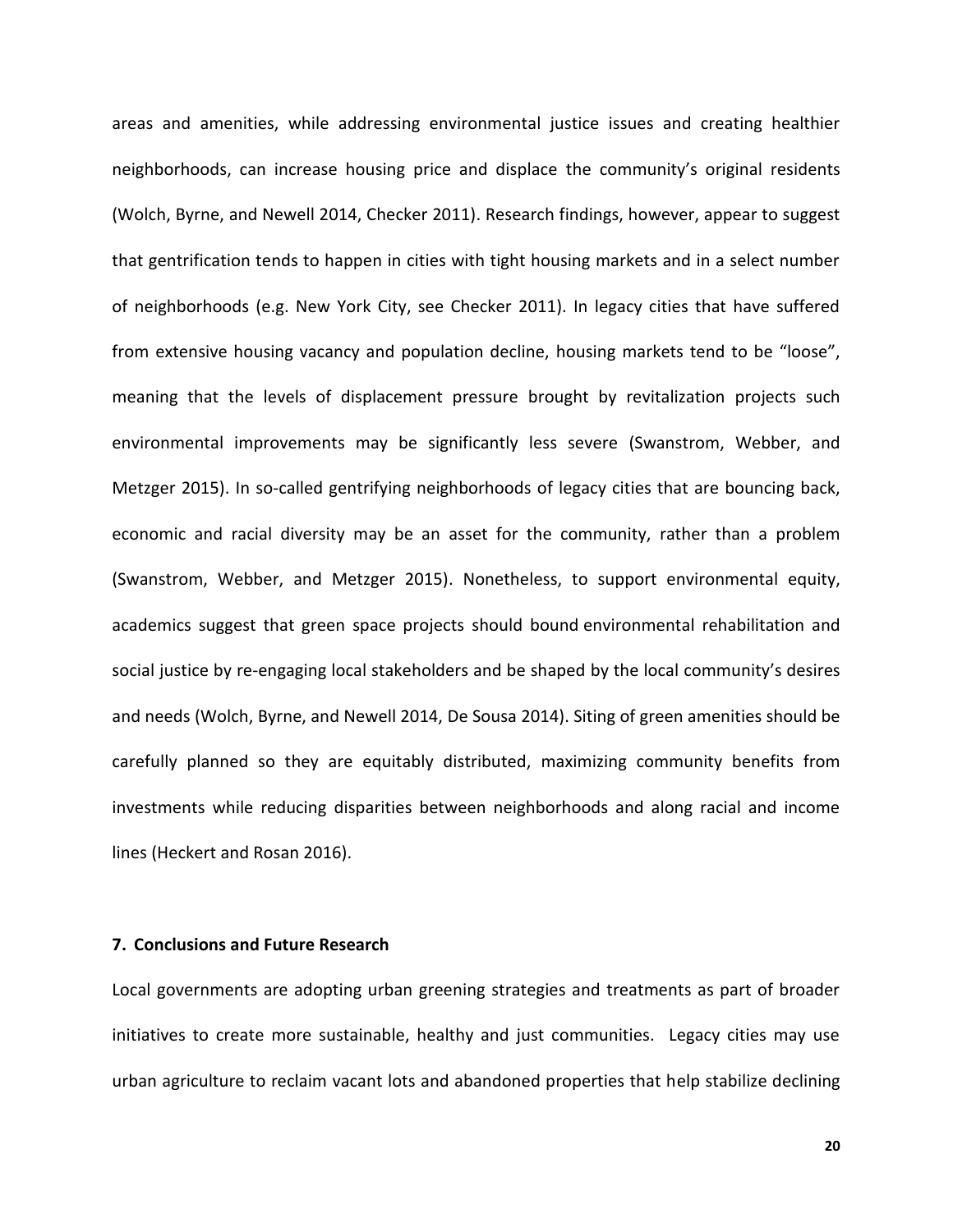neighborhoods and dysfunctional economic markets, while many growing cities are beginning to view urban greening and urban agriculture as a front-line response to sustainability issues. Urban greening work and research also involves diverse fields (e.g., public health, planning, policy, design, engineering, etc.) and seems to span the divide of academic inquiry and practice. As a specialty field, urban greening now has a strong following among groups of local leaders, community based organizations, non-government organizations, and academic institutions*.*  One major conclusion from this study is the promise of urban greening and to deliver multiple benefits to urban communities from increasing property values, reducing environmental degradation, to better access to fresh produce. In order to unleash the environmental, economic and social psychological benefits of greening urban spaces, it will be critical for practitioners and researchers to develop a solid foundation of evidence based policy analysis and policy decision-making. Particularly, research documenting results of long term projects is necessary to uncover the critical determinants of success, both from a technical and from a policy and planning perspective. Tracking and assessing the performance of various urban greening interventions becomes important as practitioners need this type of feedback to evaluate what design and urban greening programs better fit the specific conditions of their community. From a research perspective, such a project should involve a multi-disciplinary approach to develop performance metrics (economic, environmental and social) to measure multiple benefits than could flow from various greening treatments. As highlighted in the academic literature, because of the complex nature of urban vacancy, transdisciplinary research is needed to fully understand and tackle the issue (Nassauer and Raskin 2014).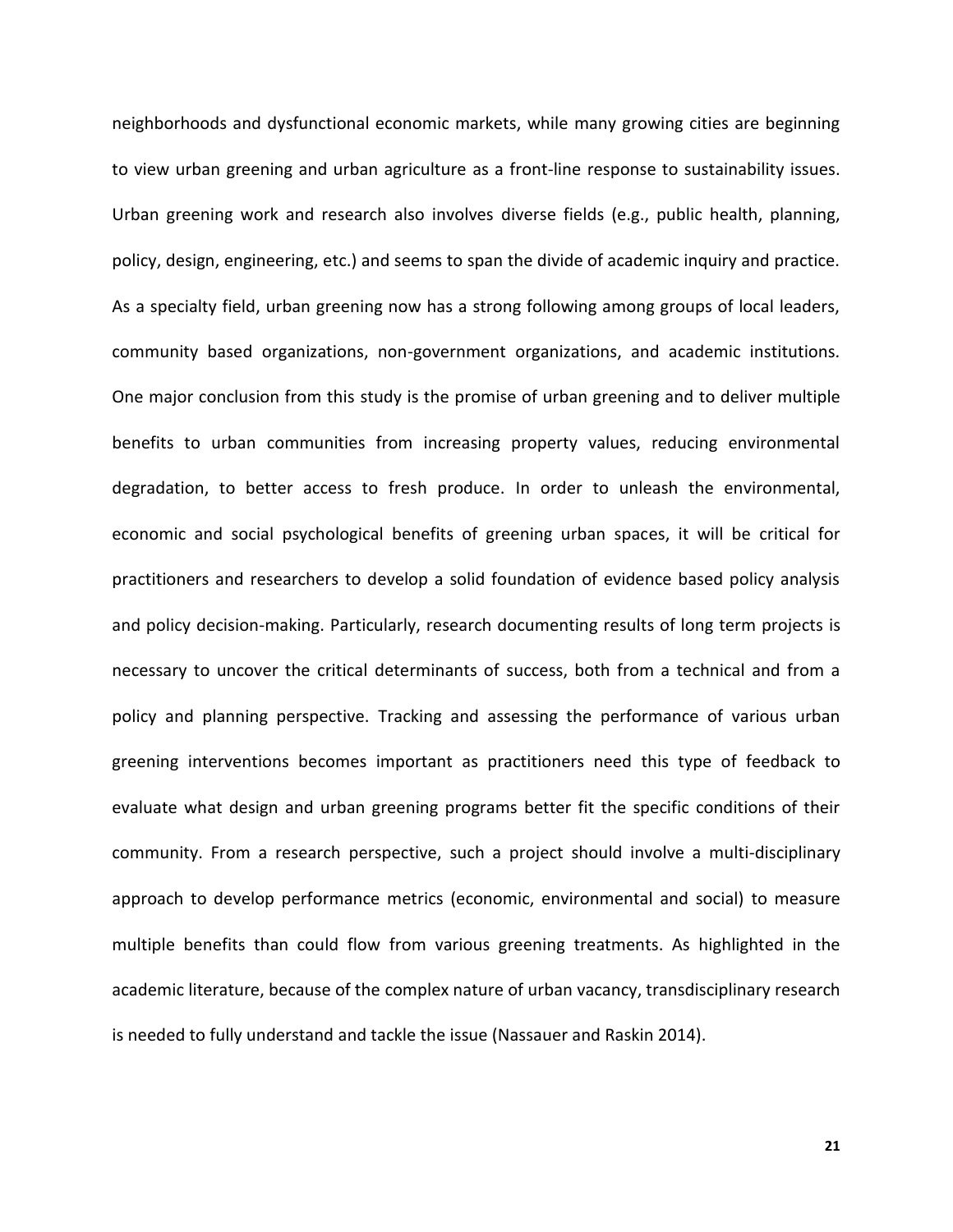Further research investigating the contribution of urban food production to urban sustainability and the evaluation of landscape alternatives integrating urban agriculture would make an important contribution to the literature and support the expanding field of urban sustainability. Land use and decision-making models representing these alternatives and comparing them based on various indicators selected by experts and/or stakeholders would be useful.

Also, another possible topic for future research is the study of urban greening and urban agriculture applied to suburban areas. What are lessons learned from urban greening models that could be applied or adapted successfully to more isolated, poverty-stricken suburban neighborhoods?

Capitalizing on decline to set aside land for recreation, agriculture, green infrastructure, and other non-traditional land uses will benefit existing residents in post-industrial cities and attract future development, and enable communities to reinvent themselves as more productive, sustainable, and ecologically sound places. This new approach, combining a recognition of both economic needs and environmental and social realities, is forging a solution with the potential for multiple benefits to complex urban ecosystems.

#### **References**

- Aerts, Raf, Valerie Dewaelheyns, and Wouter MJ Achten. 2016. "Potential ecosystem services of urban agriculture: a review." *PeerJ Preprints* 4:e2286v1.
- Beniston, Josh, and Rattan Lal. 2012. "Improving Soil Quality for Urban Agriculture in the North Central U.S." In *Carbon Sequestration in Urban Ecosystems*, edited by Rattan Lal and Bruce Augustin, 279-313. Springer Netherlands.
- Branas, Charles C., Rose A. Cheney, John M. MacDonald, Vicky W. Tam, Tara D. Jackson, and Thomas R. Ten Have. 2011. "A Difference-in-Differences Analysis of Health, Safety, and Greening Vacant Urban Space." *American Journal of Epidemiology*. doi: 10.1093/aje/kwr273.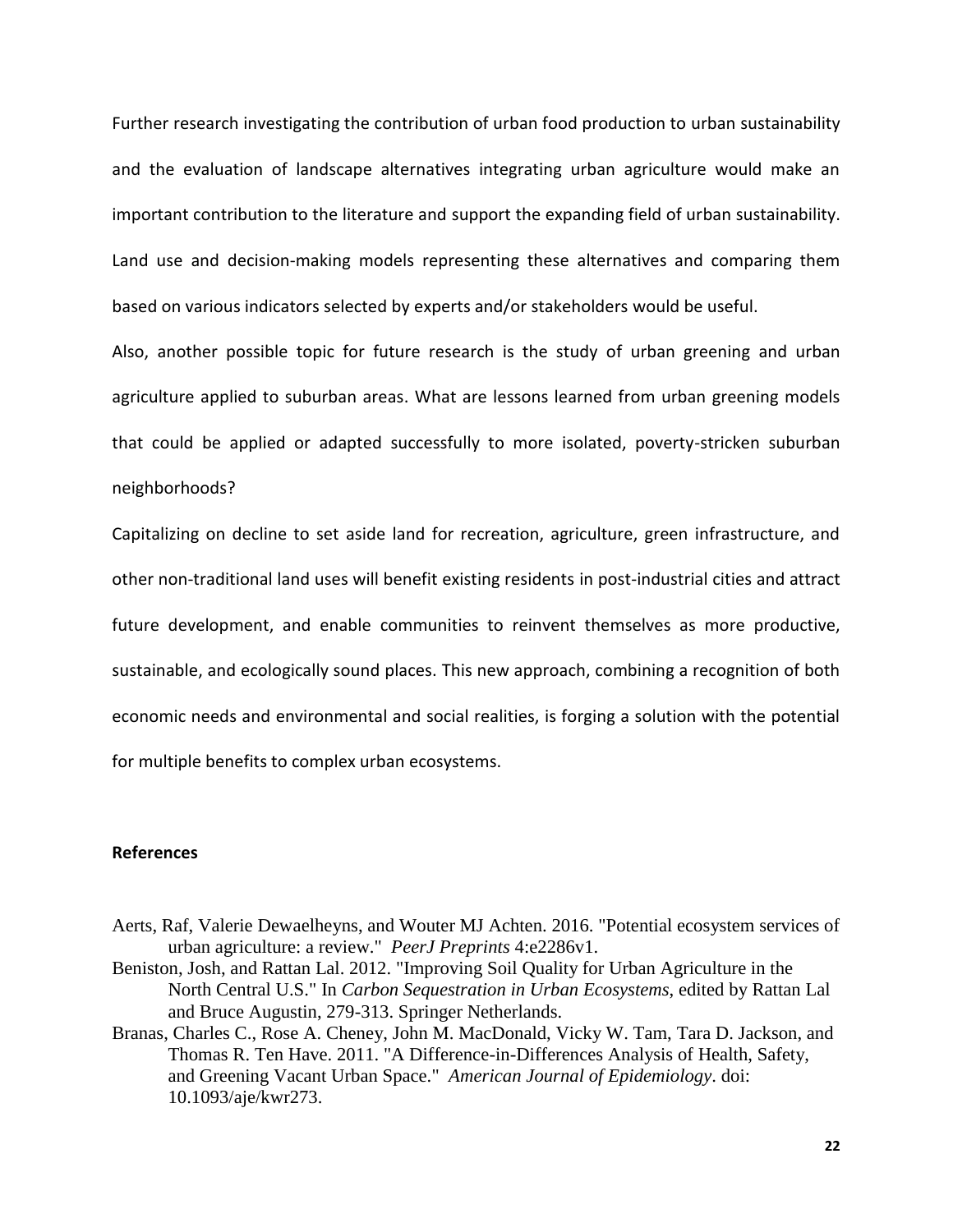- Bright, Elise M. 2003. *Reviving America's Forgotten Neighborhoods: An Investigation of Inner City Revitalization Efforts*. New York, NY: Routledge.
- Carlet, Fanny, Joseph Schilling, and Megan Heckert. 2015. "Greening US legacy cities: a typology and research synthesis of local strategies for reclaiming vacant land." Urbanistica Informazioni-9° INU Study Day-Green and Blue Infrastructures, Virtual, Cultural and Social Networks, Napoli, Italy, September-October 2015.
- Checker, Melissa. 2011. "Wiped Out by the "Greenwave": Environmental Gentrification and the Paradoxical Politics of Urban Sustainability." *City & Society* 23 (2):210-229. doi: 10.1111/j.1548-744X.2011.01063.x.
- City of Detroit. 2013. "Urban Agriculture Ordinance." In. [http://www.detroitmi.gov/Portals/0/docs/cpc/pdf/Urban%20Ag%20Ordinance%20Abridg](http://www.detroitmi.gov/Portals/0/docs/cpc/pdf/Urban%20Ag%20Ordinance%20Abridged_Apr2013.pdf?ver=2013-04-19-164058-087) [ed\\_Apr2013.pdf?ver=2013-04-19-164058-087.](http://www.detroitmi.gov/Portals/0/docs/cpc/pdf/Urban%20Ag%20Ordinance%20Abridged_Apr2013.pdf?ver=2013-04-19-164058-087)
- Cohen, Nevin, and Kristin Reynolds. 2015. "Resource needs for a socially just and sustainable urban agriculture system: Lessons from New York City." *Renewable Agriculture and Food Systems* 30 (Special Issue 01):103-114. doi: doi:10.1017/S1742170514000210.
- Colasanti, Kathryn J. A., and Michael W. Hamm. 2010. "Assessing the local food supply capacity of Detroit, Michigan " *Journal of Agriculture, Food Systems, and Community Development* 1 (2):41-58. doi: doi:10.5304/jafscd.2010.012.002.
- Colasanti, Kathryn J. A., Michael W. Hamm, and Charlotte M. Litjens. 2012. "The City as an "Agricultural Powerhouse"? Perspectives on Expanding Urban Agriculture from Detroit, Michigan." *Urban Geography* 33 (3):348-369. doi: 10.2747/0272-3638.33.3.348.
- Coppola, Alessandro. 2014. A Cleveland model? Experiments in alternative urbanism in the Rustbelt. *Metropoles (online)* 15. Accessed 08/31/2016.
- Costanza, Robert, Ralph d'Arge, Rudolf de Groot, Stephen Farber, Monica Grasso, Bruce Hannon, Karin Limburg, Shahid Naeem, Robert V. O'Neill, Jose Paruelo, Robert G. Raskin, Paul Sutton, and Marjan van den Belt. 1997. "The value of the world's ecosystem services and natural capital." *Nature* 387 (6630):253-260.
- Crompton, J. 2001. "To keep the tax bill down, should the community build homes or parks?" *Parks & Recreation (Ashburn)* 36 (1):68-75.
- de Groot, Rudolf S., Matthew A. Wilson, and Roelof M. J. Boumans. 2002. "A typology for the classification, description and valuation of ecosystem functions, goods and services." *Ecological Economics* 41 (3):393-408. doi: Doi: 10.1016/s0921-8009(02)00089-7.
- De Sousa, Christopher. 2014. "The greening of urban post-industrial landscapes: past practices and emerging trends." *Local Environment* 19 (10):1049-1067. doi: 10.1080/13549839.2014.886560.
- Detroit Future City. 2016. "Field Guide to Working with Lots." accessed 08/31/2016. [http://detroitfuturecity.com/tools/a-field-guide/.](http://detroitfuturecity.com/tools/a-field-guide/)
- Drake, Luke, and Laura J. Lawson. 2014. "Validating verdancy or vacancy? The relationship of community gardens and vacant lands in the U.S." *Cities* 40, Part B (0):133-142. doi: [http://dx.doi.org/10.1016/j.cities.2013.07.008.](http://dx.doi.org/10.1016/j.cities.2013.07.008)
- Eisenman, Theodore S. 2013. "Frederick Law Olmsted, Green Infrastructure, and the Evolving City." *Journal of Planning History*. doi: 10.1177/1538513212474227.
- Elkington, John. 2013. "Enter the triple bottom line." In *The Triple Bottom Line: Does it All Add Up*, edited by Adrian Henriques and Julie Richardson, 1-16. London: Earthscan.
- Farber, Stephen, Robert Costanza, Daniel L. Childers, J. O. N. Erickson, Katherine Gross, Morgan Grove, Charles S. Hopkinson, James Kahn, Stephanie Pincetl, Austin Troy,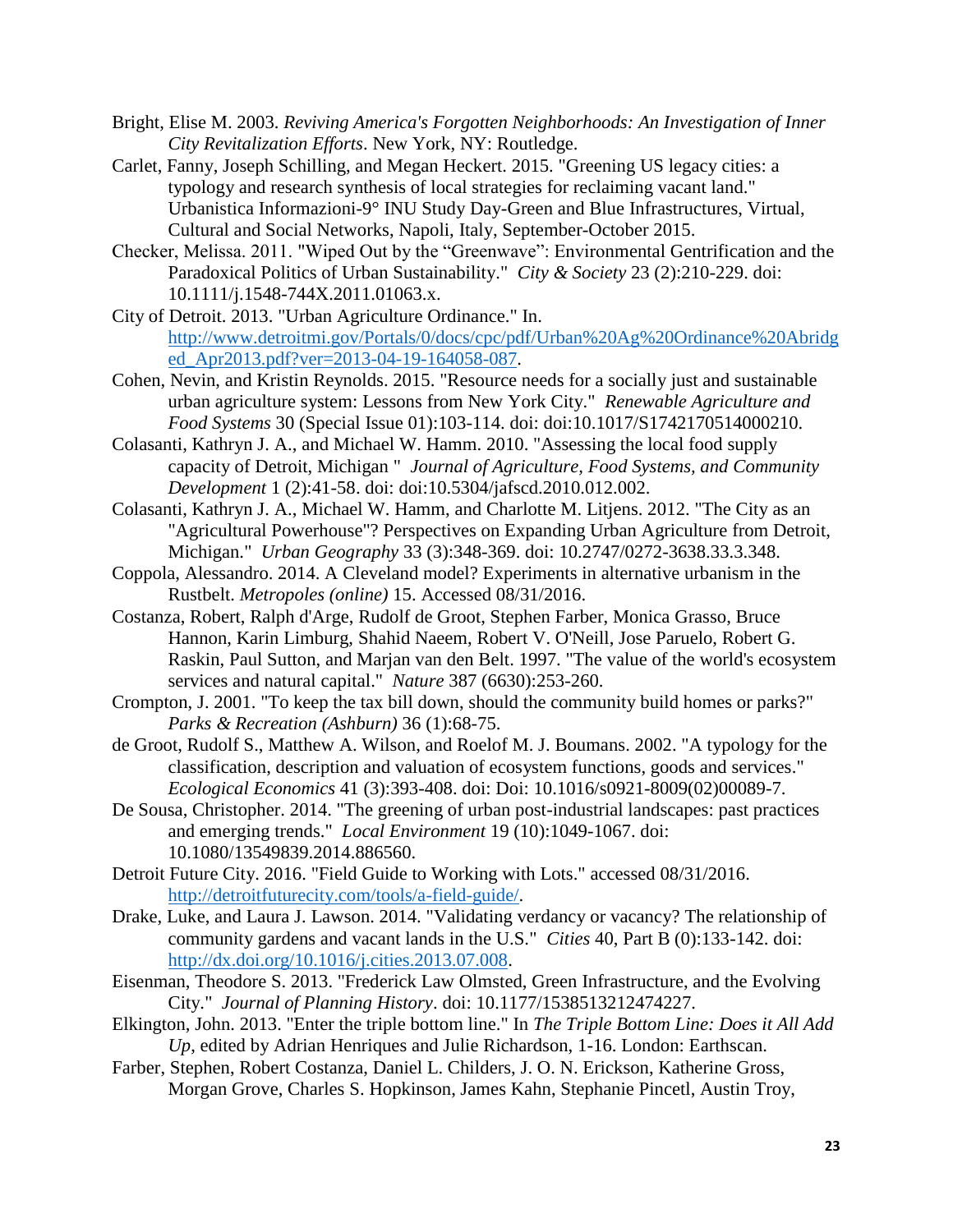Paige Warren, and Matthew Wilson. 2006. "Linking Ecology and Economics for Ecosystem Management." *BioScience* 56 (2):121-133. doi: 10.1641/0006- 3568(2006)056[0121:LEAEFE]2.0.CO;2.

- Gardiner, Mary M., Caitlin E. Burkman, and Scott P. Prajzner. 2013. "The Value of Urban Vacant Land to Support Arthropod Biodiversity and Ecosystem Services." *Environmental Entomology* 42 (6):1123-1136. doi: 10.1603/EN12275.
- Garvin, Eugenia, Carolyn C. Cannuscio, and Charles C. Branas. 2013. "Greening vacant lots to reduce violent crime: a randomised controlled trial." *Injury Prevention* 19 (3):198-203.
- Gough, Meghan Z., and John Accordino. 2013. "Public Gardens as Sustainable Community Development Partners: Motivations, Perceived Benefits, and Challenges." *Urban Affairs Review*. doi: 10.1177/1078087413477634.
- Green, Olivia Odom, Ahjond S. Garmestani, Sandra Albro, Natalie C. Ban, Adam Berland, Caitlin E. Burkman, Mary M. Gardiner, Lance Gunderson, Matthew E. Hopton, Michael L. Schoon, and William D. Shuster. 2016. "Adaptive governance to promote ecosystem services in urban green spaces." *Urban Ecosystems* 19 (1):77-93. doi: 10.1007/s11252- 015-0476-2.
- Grewal, Sharanbir S., and Parwinder S. Grewal. 2012. "Can cities become self-reliant in food?" *Cities* 29 (1):1-11. doi: [http://dx.doi.org/10.1016/j.cities.2011.06.003.](http://dx.doi.org/10.1016/j.cities.2011.06.003)
- Haase, Dagmar, Annegret Haase, and Dieter Rink. 2014. "Conceptualizing the nexus between urban shrinkage and ecosystem services." *Landscape and Urban Planning* 132 (0):159- 169. doi: [http://dx.doi.org/10.1016/j.landurbplan.2014.09.003.](http://dx.doi.org/10.1016/j.landurbplan.2014.09.003)
- Handel, Steven N. 2016. "Greens and Greening: Agriculture and Restoration Ecology in the City." *Ecological Restoration* 34 (1):1-2. doi: 10.3368/er.34.1.1.
- Hanna, Autumn K., and Pikai Oh. 2000. "Rethinking Urban Poverty: A Look at Community Gardens." *Bulletin of Science, Technology & Society* 20 (3):207-216. doi: 10.1177/027046760002000308.
- Heckert, M., and J. Mennis. 2012. "The economic impact of greening urban vacant land: a spatial difference-in-differences analysis." *Environment and Planning A* 44 (12):3010-3027.
- Heckert, Megan. 2013. "Access and Equity in Greenspace Provision: A Comparison of Methods to Assess the Impacts of Greening Vacant Land." *Transactions in GIS* 17 (6):808-827. doi: 10.1111/tgis.12000.
- Heckert, Megan, and Christina D. Rosan. 2016. "Developing a green infrastructure equity index to promote equity planning." *Urban Forestry & Urban Greening* 19:263-270. doi: [http://dx.doi.org/10.1016/j.ufug.2015.12.011.](http://dx.doi.org/10.1016/j.ufug.2015.12.011)
- Herrmann, Dustin L., Kirsten Schwarz, William D. Shuster, Adam Berland, Brian C. Chaffin, Ahjond S. Garmestani, and Matthew E. Hopton. 2016. "Ecology for the Shrinking City." *BioScience*. doi: 10.1093/biosci/biw062.
- Hodgson, Kimberley, Marcia Caton Campbell, and Martin Bailkey. 2011. Urban Agriculture: Growing Healthy, Sustainable Places (PAS 563). Chicago: APA Planning Advisory Service.
- Hollander, Justin B. 2011. "Can a City Successfully Shrink? Evidence from Survey Data on Neighborhood Quality." *Urban Affairs Review* 47 (1):129-141. doi: [http://dx.doi.org/10.1177/1078087410379099.](http://dx.doi.org/10.1177/1078087410379099)
- Hoyt, Lorlene and Leroux, Andre'. 2007. Voices from Forgotten Cities: Innovative Revitalization Coalitions in America's Older Small Cities. Oakland, CA; Boston, MA; and Cambridge,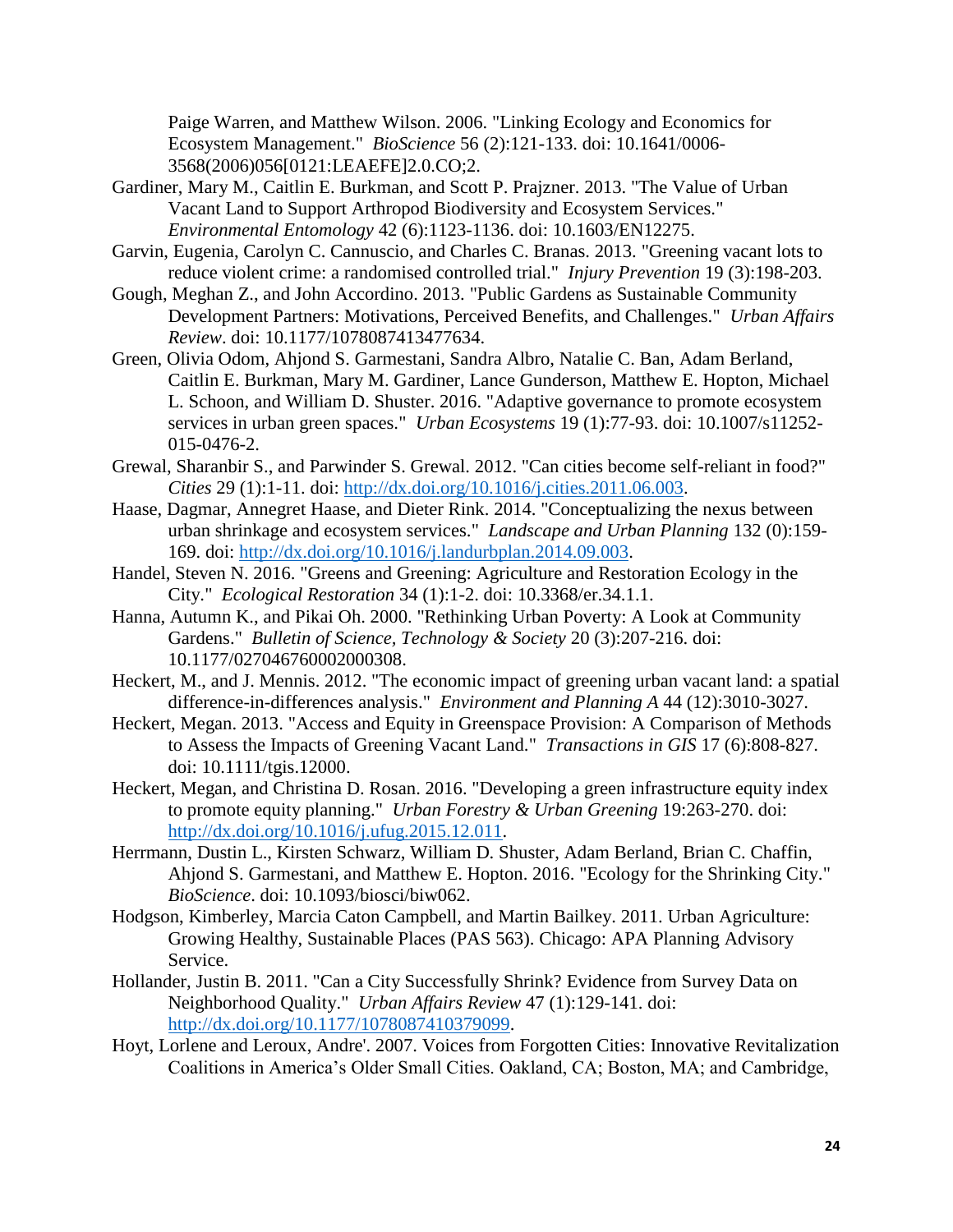MA: PolicyLink, Citizens' Housing and Planning Association, and MIT School of Architecture and Planning.

- J. Blaine Bonham, Jr., Gerri Spilka, and Darl Rastorfer. 2002. *Old Cities/Green Cities: Communities Transform Unmanaged Land.* Chicago, IL: American Planning Association.
- Jaffe, Martin S. . 2010. Using green infrastructure to manage urban stormwater quality a review of selected practices and state programs. Springfield, Ill.: Illinois Environmental Protection Agency.
- Johnson, Michael P., Justin Hollander, and Alma Hallulli. 2014. "Maintain, demolish, repurpose: Policy design for vacant land management using decision models." *Cities* 40, Part B (0):151-162. doi: [http://dx.doi.org/10.1016/j.cities.2013.05.005.](http://dx.doi.org/10.1016/j.cities.2013.05.005)
- Kent State University Cleveland Urban Design Collaborative. 2008. Re-Imagining a More Sustainable Cleveland. Adopted by the Cleveland City Planning Commission.
- Kremer, Peleg, Zoé A. Hamstead, and Timon McPhearson. 2013. "A social–ecological assessment of vacant lots in New York City." *Landscape and Urban Planning* 120 (0):218-233. doi: [http://dx.doi.org/10.1016/j.landurbplan.2013.05.003.](http://dx.doi.org/10.1016/j.landurbplan.2013.05.003)
- Krishnan, Sarada, Dilip Nandwani, George Smith, and Vanaja Kankarta. 2016. "Sustainable Urban Agriculture: A Growing Solution to Urban Food Deserts." In *Organic Farming for Sustainable Agriculture*, 325-340. Springer.
- Kuo, FrancesE, WilliamC Sullivan, RebekahLevine Coley, and Liesette Brunson. 1998. "Fertile Ground for Community: Inner-City Neighborhood Common Spaces." *American Journal of Community Psychology* 26 (6):823-851. doi: 10.1023/A:1022294028903.
- LaCroix, Catherine J. 2010. "Urban Agriculture and Other Green Uses: Remaking the Shrinking City." *The Urban Lawyer* 42 (2):225-285. doi: 10.2307/27895787.
- Lawson, Laura. 2004. "The Planner in the Garden: A Historical View into the Relationship between Planning and Community Gardens." *Journal of Planning History* 3 (2):151-176. doi: 10.1177/1538513204264752.
- Lin, Brenda B., Stacy M. Philpott, and Shalene Jha. 2015. "The future of urban agriculture and biodiversity-ecosystem services: Challenges and next steps." *Basic and Applied Ecology* 16 (3):189-201. doi: [http://dx.doi.org/10.1016/j.baae.2015.01.005.](http://dx.doi.org/10.1016/j.baae.2015.01.005)
- Lovell, SarahTaylor. 2015. "Multifunctional Urban Agriculture for Sustainable Land Use Planning in the United States." In *Urban Ecology*,

251-283. Apple Academic Press.

- Mallach, Alan. 2017. "What we talk about when we talk about shrinking cities: The ambiguity of discourse and policy response in the United States." *Cities*. doi: [http://dx.doi.org/10.1016/j.cities.2017.01.008.](http://dx.doi.org/10.1016/j.cities.2017.01.008)
- Mallach, Alan, and Lavea Brachman. 2013. Regenerating America's legacy cities. Cambrige, MA: Lincoln Institute of Land Policy.
- McClintock, Nathan. 2010. "Why farm the city? Theorizing urban agriculture through a lens of metabolic rift." *Cambridge Journal of Regions, Economy and Society*. doi: 10.1093/cjres/rsq005.
- McClintock, Nathan, Jenny Cooper, and Snehee Khandeshi. 2013. "Assessing the potential contribution of vacant land to urban vegetable production and consumption in Oakland, California." *Landscape and Urban Planning* 111 (0):46-58. doi: [http://dx.doi.org/10.1016/j.landurbplan.2012.12.009.](http://dx.doi.org/10.1016/j.landurbplan.2012.12.009)
- McCormack, Lacey Arneson, Melissa Nelson Laska, Nicole I. Larson, and Mary Story. 2010. "Review of the Nutritional Implications of Farmers' Markets and Community Gardens: A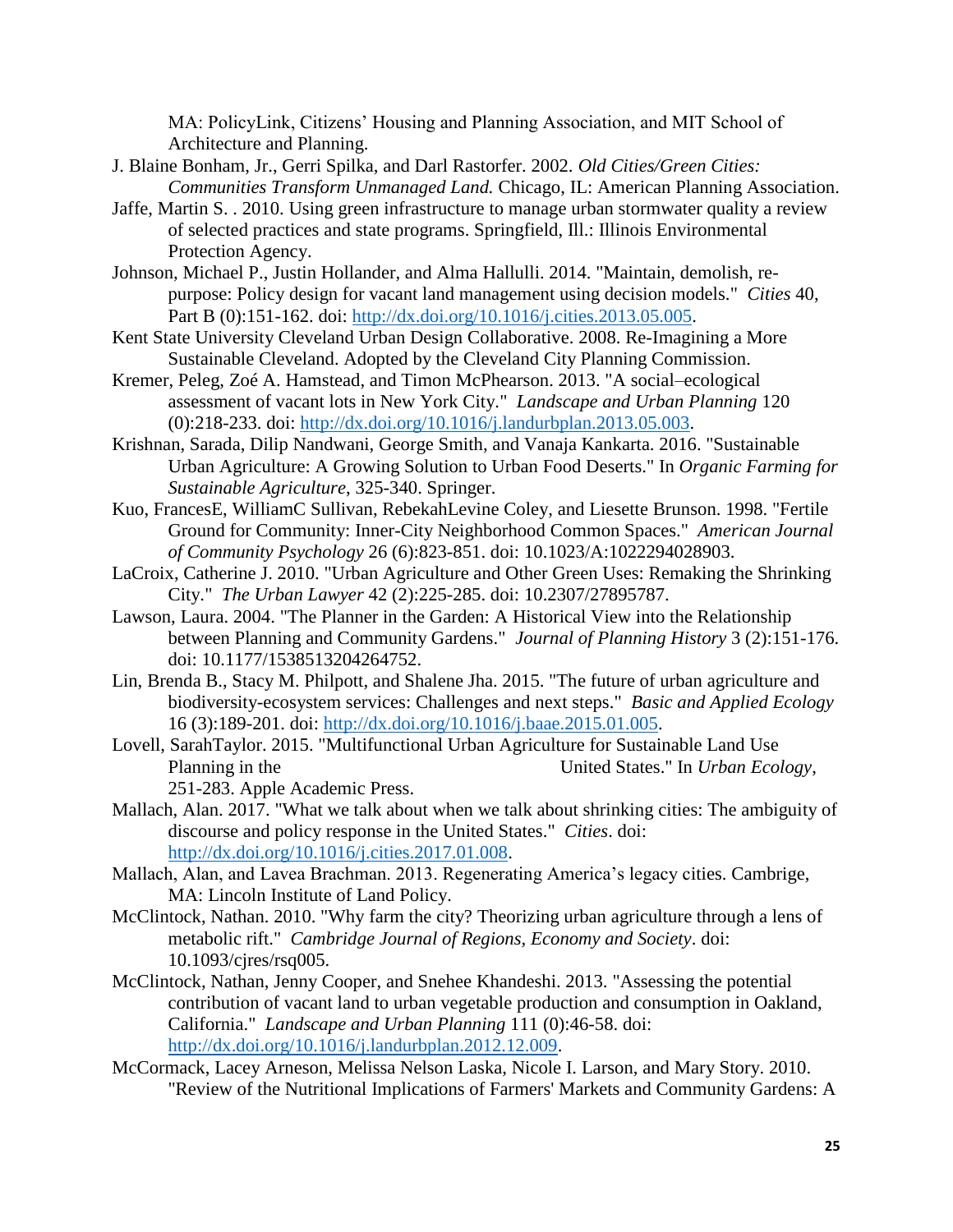Call for Evaluation and Research Efforts." *Journal of the American Dietetic Association* 110 (3):399-408. doi: [http://dx.doi.org/10.1016/j.jada.2009.11.023.](http://dx.doi.org/10.1016/j.jada.2009.11.023)

- Mell, Ian C. 2009. "Can green infrastructure promote urban sustainability." ICE-Engineering Sustainability.
- Milburn, Lee-Anne S., and Brooke Adams Vail. 2010. "Sowing the Seeds of Success: Cultivating a Future for Community Gardens." *Landscape Journal* 29 (1):71-89. doi: 10.3368/lj.29.1.71.
- Mogk, John E.; Wiatkowski, Sarah; Weindorf, Mary J. 2010. "Promoting Urban Agriculture as an Alternative Land Use for Vacant Properties in the City of Detroit: Benefits, Problems and Proposals for a Regulatory Framework for Successful Land Use Integration." *Wayne law review* 56 (4):1521-1580.
- Nassauer, Joan Iverson, and Julia Raskin. 2014. "Urban vacancy and land use legacies: A frontier for urban ecological research, design, and planning." *Landscape and Urban Planning* 125 (0):245-253. doi: [http://dx.doi.org/10.1016/j.landurbplan.2013.10.008.](http://dx.doi.org/10.1016/j.landurbplan.2013.10.008)
- Németh, Jeremy, and Joern Langhorst. 2014. "Rethinking urban transformation: Temporary uses for vacant land." *Cities* 40, Part B (0):143-150. doi: [http://dx.doi.org/10.1016/j.cities.2013.04.007.](http://dx.doi.org/10.1016/j.cities.2013.04.007)
- Nettle, Claire. 2014. *Community Gardening as Social Action*: Ashgate Pub Co.
- Nowak, David J., Eric J. Greenfield, Robert E. Hoehn, and Elizabeth Lapoint. 2013. "Carbon storage and sequestration by trees in urban and community areas of the United States." *Environmental Pollution* 178 (0):229-236. doi: [http://dx.doi.org/10.1016/j.envpol.2013.03.019.](http://dx.doi.org/10.1016/j.envpol.2013.03.019)
- Okvat, HeatherA, and AlexJ Zautra. 2011. "Community Gardening: A Parsimonious Path to Individual, Community, and Environmental Resilience." *American Journal of Community Psychology* 47 (3-4):374-387. doi: 10.1007/s10464-010-9404-z.
- Pallagst, Karina, Terry Schwarz, Frank J Popper, and Justin B Hollander. 2009. "Planning shrinking cities." *Progress in Planning* 72 (4):223-232.
- Pennsylvania Horticultural Society. 2016. "LandCare Program." accessed 08/31/2016. [http://phsonline.org/programs/landcare-program.](http://phsonline.org/programs/landcare-program)
- Pfeiffer, Anne, Erin Silva, and Jed Colquhoun. 2015. "Innovation in urban agricultural practices: Responding to diverse production environments." *Renewable Agriculture and Food Systems* 30 (Special Issue 01):79-91. doi: doi:10.1017/S1742170513000537.
- Philadelphia Land Bank. 2015. "Philadelphia Land Bank Strategic Plan and Disposition Policies ", accessed 8/31/2016. [http://www.philadelphialandbank.org/about/strategic-plan/.](http://www.philadelphialandbank.org/about/strategic-plan/)
- Prové, Charlotte, Joost Dessein, and Michiel de Krom. 2016. "Taking context into account in urban agriculture governance: Case studies of Warsaw (Poland) and Ghent (Belgium)." *Land Use Policy* 56:16-26. doi: [http://dx.doi.org/10.1016/j.landusepol.2016.04.025.](http://dx.doi.org/10.1016/j.landusepol.2016.04.025)
- Rhodes, James, and John Russo. 2013. "Shrinking 'Smart'?: Urban Redevelopment and Shrinkage in Youngstown, Ohio." *Urban Geography* 34 (3):305-326. doi: 10.1080/02723638.2013.778672.
- Rubin, Victor. 2008. "The Roots of the Urban Greening Movement." In *Growing Greener Cities*, edited by Eugenie L. Birch and Susan M. Wachter. Philadelphia, PA: University of Pennsylvania Press.
- Sadler, Richard C., and Natalie K. Pruett. 2015. "Mitigating blight and building community pride in a legacy city: lessons learned from a land bank's clean and green programme." *Community Development Journal*. doi: 10.1093/cdj/bsv052.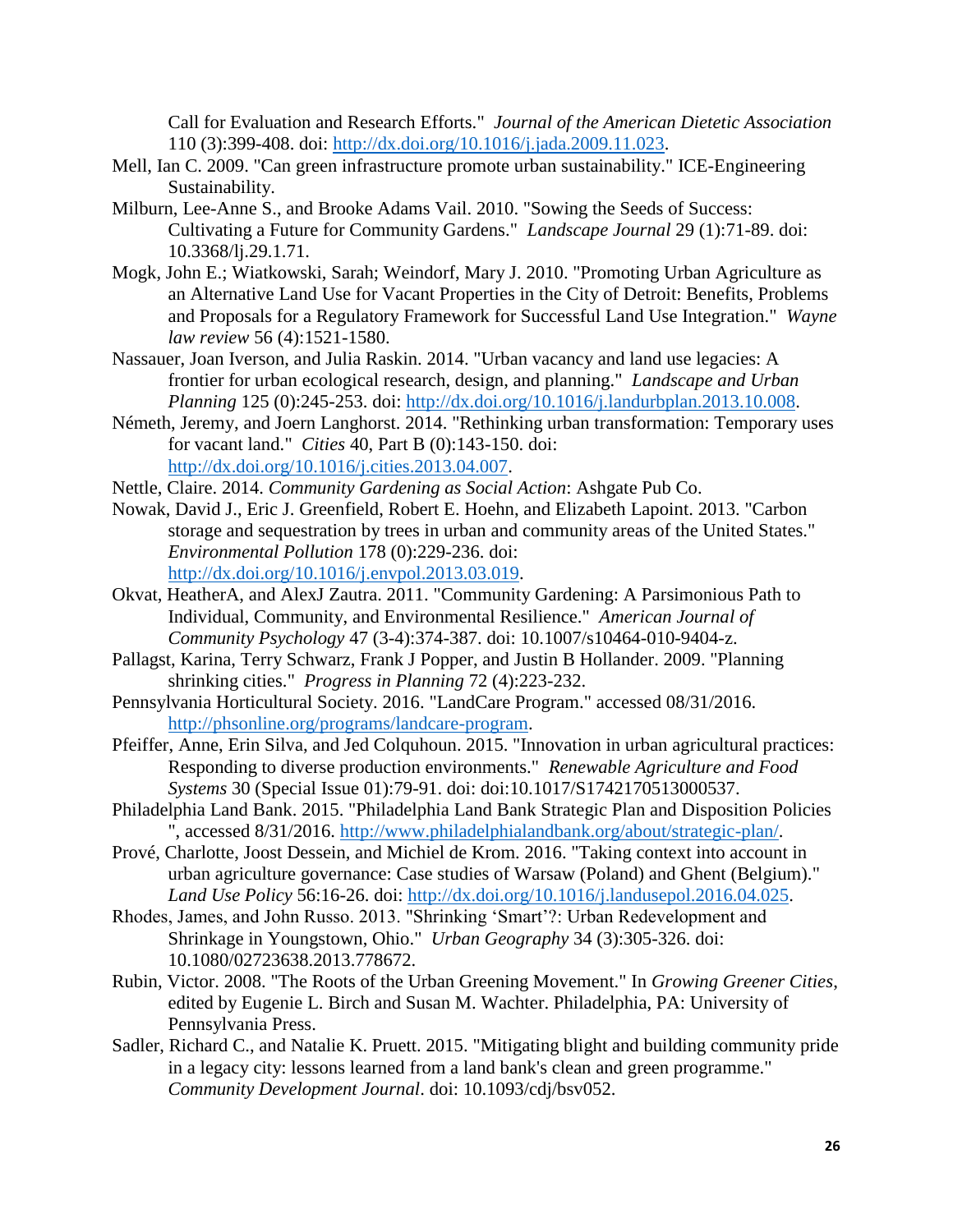- Saldivar-Tanaka, Laura, and Marianne E Krasny. 2004. "Culturing community development, neighborhood open space, and civic agriculture: The case of Latino community gardens in New York City." *Agriculture and Human Values* 21 (4):399-412. doi: 10.1007/s10460-003-1248-9.
- Schetke, Sophie, Dagmar Haase, and Jürgen Breuste. 2010. "Green space functionality under conditions of uneven urban land use development." *Journal of Land Use Science* 5 (2):143-158. doi: 10.1080/1747423X.2010.481081.
- Schilling, Joe, and Raksha Vasudevan. 2012. "The Promise of Sustainability Planning for Regenerating Older Industrial Cities,." In *The City After Abandonment*, edited by June Manning Thomas Margaret Dewar, 400. Philadelphia: University of Pennsylvania Press.
- Schilling, Joseph, and Kimberley Hodgson. 2013. Philadelphia's vacant property journey: fostering collaborative alliances with converging policy reform. Vacant Property Research Network, A Research Initiative of the Metropolitan Institute of Virginia Tech.
- Schilling, Joseph, and Jonathan Logan. 2008. "Greening the Rust Belt: A Green Infrastructure Model for Right Sizing America's Shrinking Cities." *Journal of the American Planning Association* 74 (4):451-466. doi: 10.1080/01944360802354956.
- Schilling, Joseph, and Alan Mallach. 2012. Cities in Transition: a Guide for Practicing Planners. Chicago, Illinois: APA Planning Advisory Service.
- Schilling, Joseph, and Raksha Vasudevan. 2013. Strategic Lessons in Sustainable Community Building— the Groundwork USA Network. Center for Community Progress in Collaboration with Groundwork USA.
- Schmelzkopf, Karen. 1995. "Urban Community Gardens as contested space." *Geographical Review* 85 (3):364-381.
- Shuster, W. D., S. Dadio, P. Drohan, R. Losco, and J. Shaffer. 2014. "Residential demolition and its impact on vacant lot hydrology: Implications for the management of stormwater and sewer system overflows." *Landscape and Urban Planning* 125 (0):48-56. doi: [http://dx.doi.org/10.1016/j.landurbplan.2014.02.003.](http://dx.doi.org/10.1016/j.landurbplan.2014.02.003)
- Strohbach, Michael W., and Dagmar Haase. 2012. "Above-ground carbon storage by urban trees in Leipzig, Germany: Analysis of patterns in a European city." *Landscape and Urban Planning* 104 (1):95-104. doi: [http://dx.doi.org/10.1605/01.301-0017333091.2011.](http://dx.doi.org/10.1605/01.301-0017333091.2011)
- Swanstrom, Todd, Hank Webber, and Molly Metzger. 2015. "Rebound Neighborhoods in Older Industrial Cities: The Case of St. Louis." Federal Reserve System Community Development Conference, Washington, DC, April 2-5, 2015.
- The American Assembly. 2011. Reinventing America's Legacy Cities: Strategies for Cities Losing Population. Detroit, MI.
- Thornbush, Mary. 2015. "Urban agriculture in the transition to low carbon cities through urban greening." *AIMS Environmental Science* 2 (3):852-867. doi: [http://dx.doi.org/10.3934/environsci.2015.3.852.](http://dx.doi.org/10.3934/environsci.2015.3.852)
- USDA. 2014. Cleveland High Tunne lnitiative. Ohio.
- Vitiello, Domenic, and Michael Nairn. October 2009. "Community Gardening in Philadelphia 2008 Harvest Report." accessed March 30, 2010. Available at: [http://sites.google.com/site/harvestreportsite/.](http://sites.google.com/site/harvestreportsite/)
- Voicu, Ioan, and Vicki Been. 2008. "The Effect of Community Gardens on Neighboring Property Values." *Real Estate Economics* 36 (2):241-283. doi: 10.1111/j.1540- 6229.2008.00213.x.